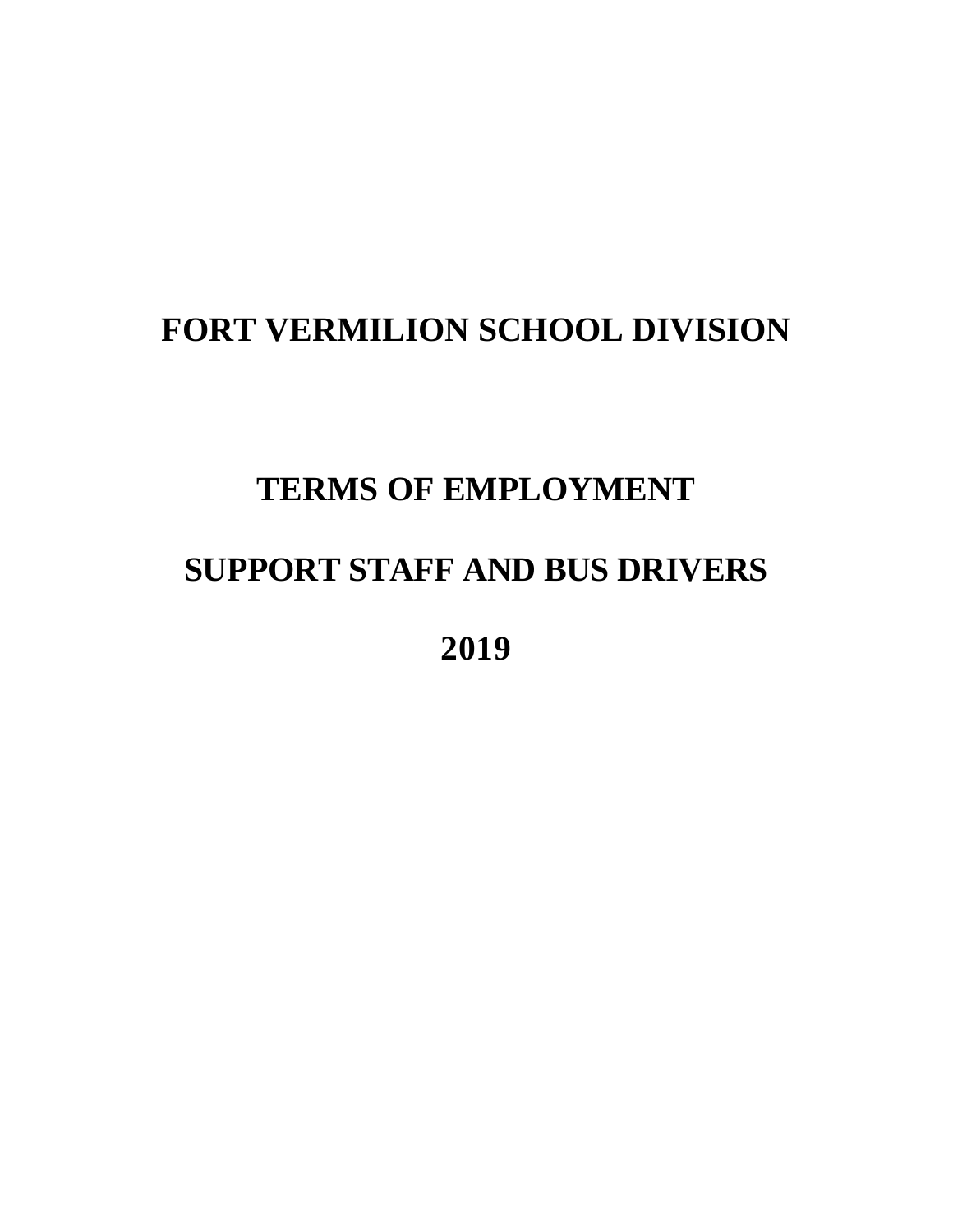| ٠<br>H<br>i.<br>۷ |
|-------------------|
|-------------------|

| <b>Clause</b>                                                   | Page |
|-----------------------------------------------------------------|------|
| Terms of Employment Applicable to Support Staff and Bus Drivers |      |
| <b>Clause 1 Terms of Employment</b>                             | 1    |
| Clause 2 Board Prerogative                                      | 2    |
| Clause 3 Probation                                              | 2    |
| Clause 4 Discrimination                                         | 3    |
| Clause 5 Term                                                   | 3    |
| Clause 6 Resignation                                            | 3    |
| Clause 7 Sick Leave                                             | 4    |
| Clause 8 Maternity/Parental/Adoption Leave                      | 5    |
| Clause 9 Paternity Leave                                        | 5    |
| Clause 10 Leave of Absence                                      | 5    |
| Clause 11 Benefits                                              | 8    |
| Clause 12 Health / Wellness Spending Account                    | 9    |
| Clause 13 Loss of Salary                                        | 10   |
| Clause 14 Travel in Prescribed Area                             | 10   |
| Clause 15 Employer Sponsored R.R.S.P.                           | 10   |
| <b>Terms of Employment Unique to Support Staff</b>              |      |
| Clause 16 Salary Applicable to Support Staff                    | 12   |
| <b>Clause 17 Additional Allowances - Support Staff</b>          | 15   |
| <b>Clause 18 Vacations - Support Staff</b>                      | 16   |
| Clause 19 Holidays - Support Staff                              | 17   |
| Clause 20 Casual Labour - Support Staff                         | 17   |
| <b>Terms of Employment Unique to Bus Drivers</b>                |      |
| Clause 21 Salary Applicable to Bus Drivers Only                 | 18   |
| Clause 22 Compensation for Special Trips - Bus Drivers          | 19   |
| Clause 23 Other Compensation - Bus Drivers                      | 19   |
| Clause 24 Additional Payments for Regular Bus Drivers           | 20   |
| Clause 25 Substitute or Temporary Driver Pay                    | 20   |
| <b>Clause 26 Transportation to Annual Meetings</b>              | 20   |
| Clause 27 Increases or Decreases to Number of Bus Drivers       | 21   |
| Clause 28 Other Leaves                                          | 21   |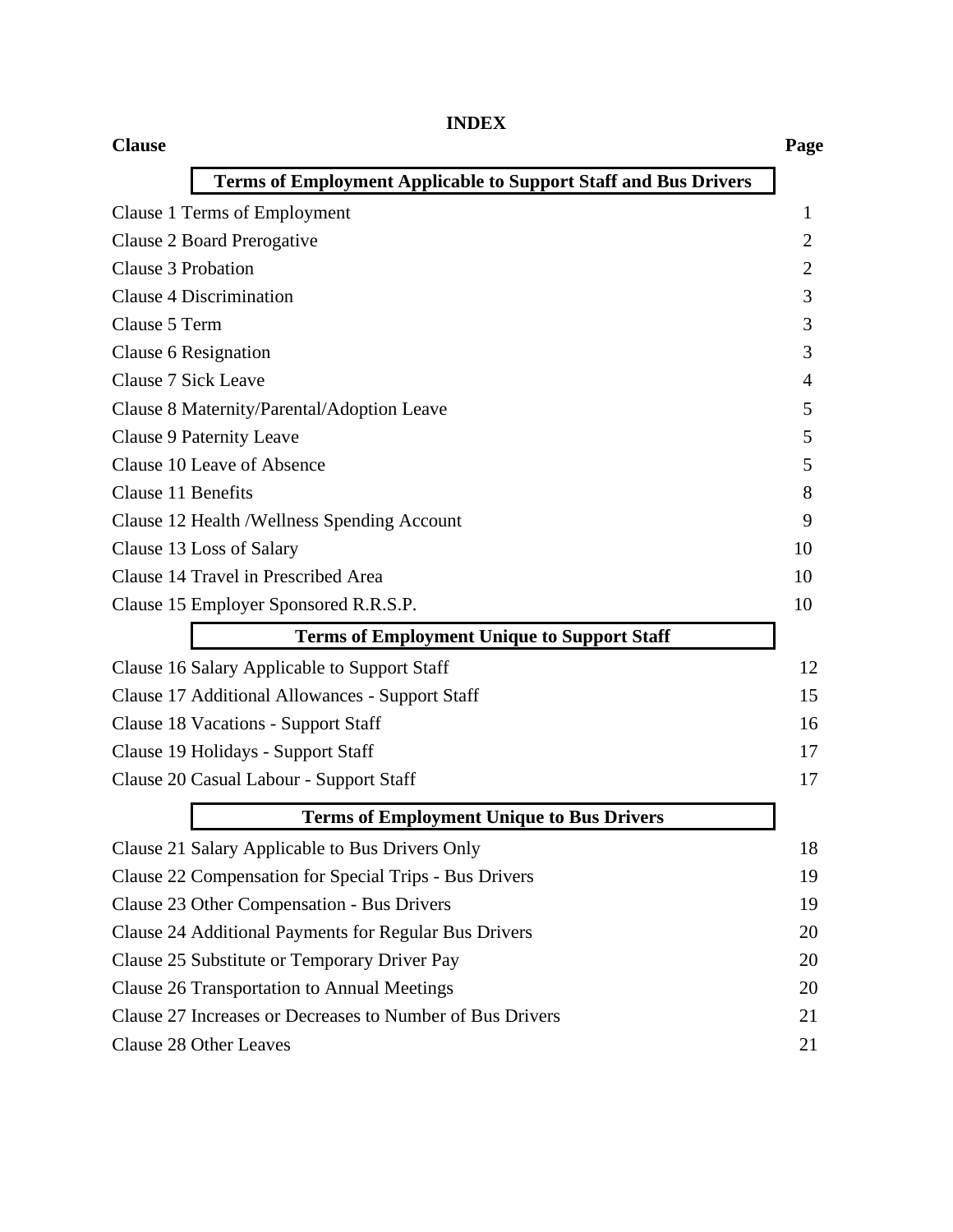## **TERMS OF EMPLOYMENT - SUPPORT STAFF AND BUS DRIVERS**

#### **PREAMBLE**

**WHEREAS** it is the desire of the Board of Trustees of the Fort Vermilion School Division to:

- 1. Promote harmonious relations with all employees.
- 2. Encourage efficiency in operation.
- 3. Promote good morale, well-being and security to all employees.

**AND WHEREAS** it is desirable that matters pertaining to the working conditions of support staff and school bus drivers be in written form,

**NOW THEREFORE** the following Terms of Employment for support staff and school bus drivers have been established by the Board of Trustees of the Fort Vermilion School Division.

# **Terms of Employment Applicable to Support Staff and Bus Drivers**

#### **CLAUSE 1 TERMS OF EMPLOYMENT**

- 1.1 All support staff and school bus drivers accepting employment with the Fort Vermilion School Division shall be governed by the terms of employment as outlined in this document.
- 1.2 The work day, for each class of support staff employee, shall be as follows:

**Custodians**: Normal work week shall consist of forty (40) hours. The specified hours per work day for each custodian shall be assigned collaboratively by the Supervisor of Maintenance, the Principal, and Head Custodian. Head Custodians/Sole Custodian, when available, are on call twenty-four (24) hours per day, seven (7) days per week.

**School Secretaries, Library Personnel and Educational Assistants**: Normal work schedule shall consist of six (6) hours per day, unless otherwise assigned.

**Child's Circle Personnel**: Normal hours of work will be seven (7) hours per day and thirty-five (35) hours per week.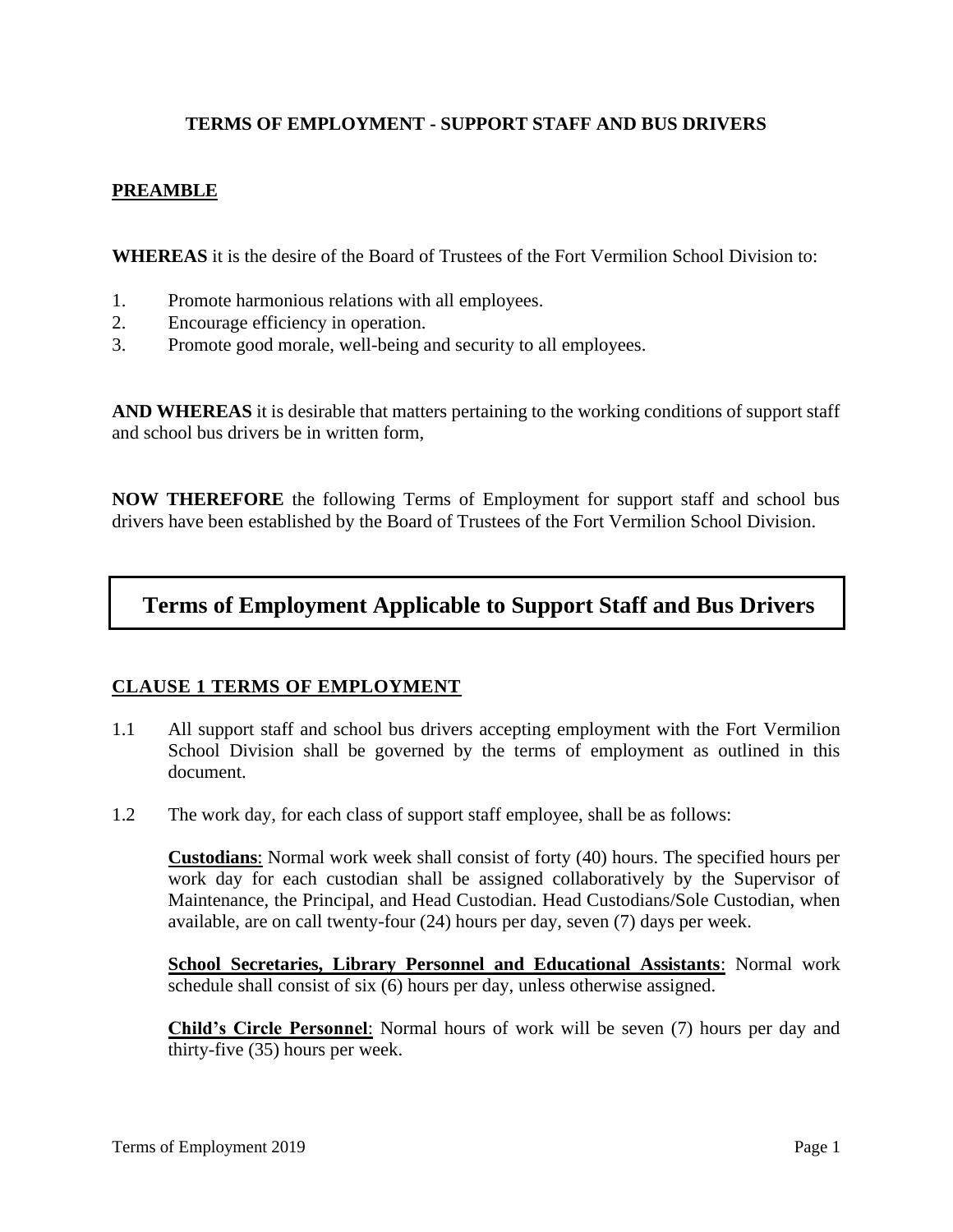**Maintenance and Bus Garage Personnel**: Normal work schedule shall consist of eight (8) hours per day. Journeypersons, when available, are on call twenty-four (24) hours per day, seven (7) days per week.

**Bus Drivers**: Assignments are on route basis as assigned at the commencement of the school year or at any point during the year.

**Cooks**: Hours of work will vary from school to school to a maximum of eight (8) hours per day.

1.3 Although it is recognized that when an employee is hired and provided with a general job description, it is understood this may be altered to include other duties at the discretion of the immediate Supervisor.

# **CLAUSE 2 BOARD PREROGATIVE**

- 2.1 All staff shall recognize the right of the Fort Vermilion School Division to operate and manage its schools in accordance with its commitments and responsibilities, and to make and revise the rules and regulations to be observed by its employees.
- 2.2 The Fort Vermilion School Division shall have the right to increase or decrease the number of staff as circumstances determine, including, but not limited to, increases or decreases in student enrolments.
- 2.3 The Fort Vermilion School Division shall have the right to hire, assign, discipline and discharge.

## **CLAUSE 3 PROBATION**

- 3.1 New employees appointed to all support staff positions shall be on probation for ninety (90) calendar days starting from the date of commencement of employment.
	- a) The probationary period may be extended for one additional ninety (90) calendar day period if the supervisor deems that the employee has not yet met the acceptable standard.
	- b) An employee who resigns and is re-hired is considered to be a new employee for probationary and benefit purposes.
	- c) An employee who has successfully completed the probationary period and loses his/her position due to no fault of their own and is re-hired to the same school/similar position within ninety (90) calendar days will not be classified as probationary.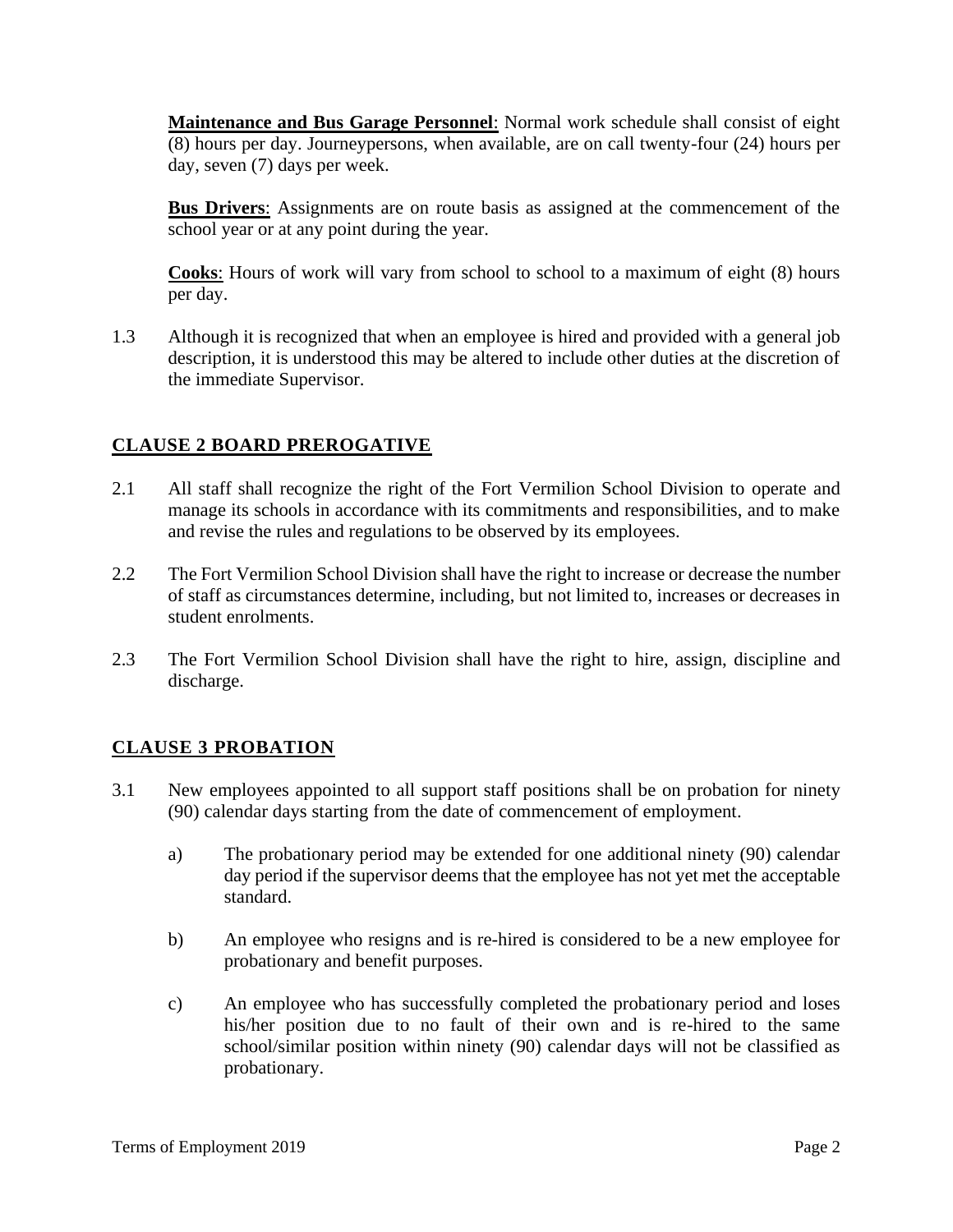- d) An employee who has successfully completed the probationary period and loses his/her position due to no fault of their own and is re-hired to a different school/significantly different position within ninety (90) calendar days shall be considered probationary for performance review/tenure; however, benefits will commence the first day of employment.
- e) An employee re-hired after a ninety (90) calendar day break in service will be considered a new employee.
- 3.2 During the probationary period, employment may be terminated at any time for any reason without just cause and without notice or payment in lieu of notice. However, if the probationary period has been extended past ninety (90) calendar days one weeks' notice or payment of base wages in lieu of notice will be provided.
- 3.3 Benefits outlined in this agreement, other than Clause 7.2 (a), Clause 3.1 (c) and Clause 10, do not apply during the probationary period.

# **CLAUSE 4 DISCRIMINATION**

4.1 The Fort Vermilion School Division, its servants and agents, agree that there shall be no discrimination, interference, restriction of coercion exercised or practiced with respect to any employee in the matter of hiring, wage rates, training, upgrading, promotion, transfer, layoff, discipline, discharge, or otherwise by reason of any protected ground pursuant to the *Alberta Human Rights Act.*

## **CLAUSE 5 TERM**

5.1 These Terms of Employment take effect on September 1, 2019, and may be reviewed every three years.

## **CLAUSE 6 RESIGNATION**

6.1 An employee is required to provide the Board with written notice of resignation as per the minimum requirement stipulated in the *Alberta Employment Standards Code*.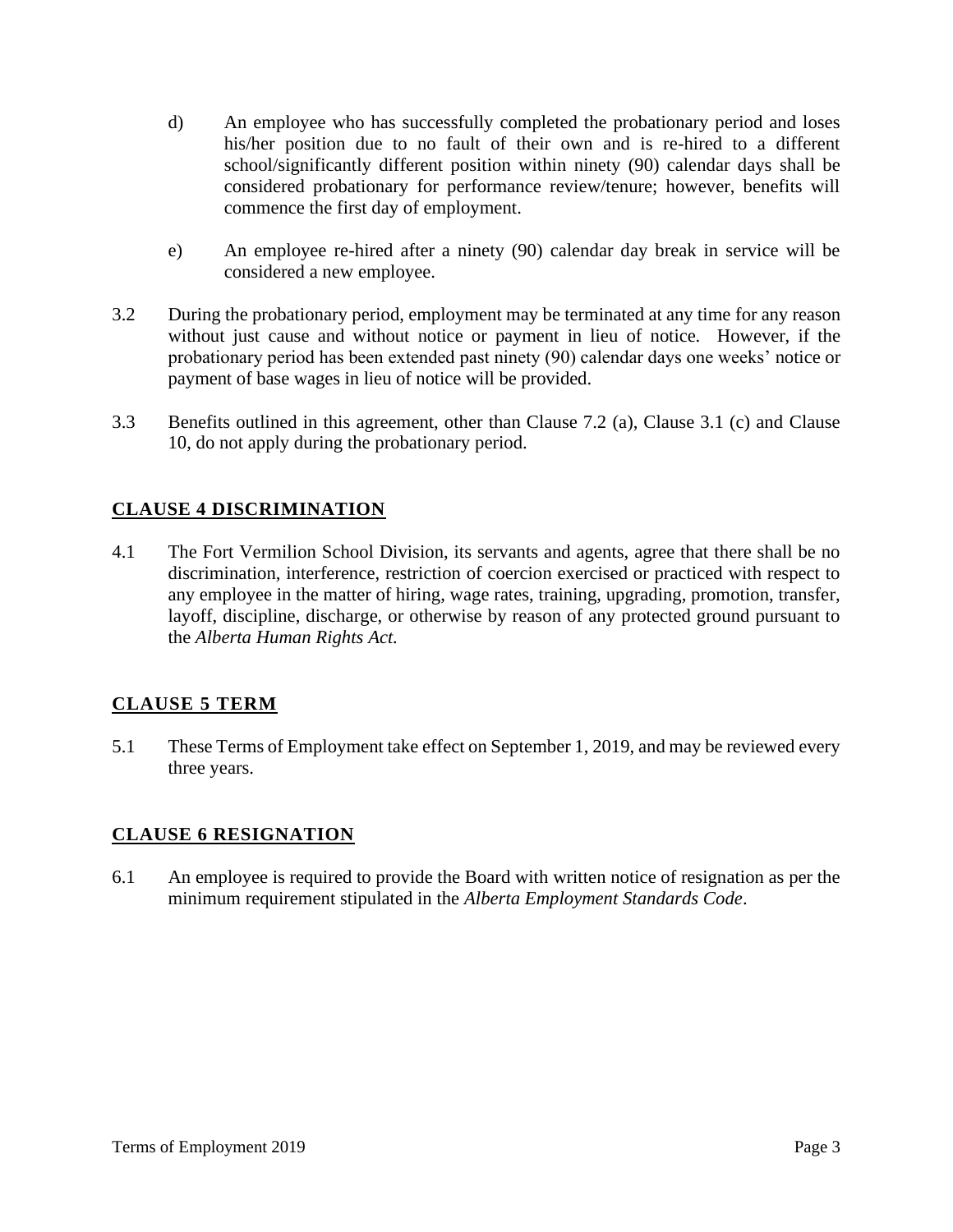#### **CLAUSE 7 SICK LEAVE**

- 7.1 Sick leave with pay will be granted to the employee for the purpose of obtaining necessary personal medical or dental treatment or on account of injury, illness or disability to the extent hereinafter provided.
- 7.1.1 Travel time, if required to visit a medical practitioner, shall not be classified as sick leave; however, if referred by a local medical practitioner to a specialist then reasonable travel time may be granted without loss of salary.
- 7.1.2 Sick leave will apply only for the illness of an employee and not members of his/her family.
- 7.2 (a) An Employee shall be entitled to one and a half (1.5) days per month accumulative sick leave to a maximum accumulation of ninety (90) days.
	- (b) Employees who were employed by the Board as of June 30, 2018 shall be entitled to the application of the prior sick leave policy Article 7.2 in the Terms of Employment 2012-2016 up to September 1, 2019 at which time the sick leave accumulation rules in Article 7.2(a) above will also apply to all employees.
- 7.3 Before any payment is made under the foregoing provisions the employee shall provide:
	- (a) for illness of three (3) consecutive days or less a medical note from a qualified or dental practitioner if requested.
	- (b) for illness greater than three  $(3)$  consecutive days a medical note from a qualified or dental practitioner.
- 7.4 The Superintendent or his/her designate may require an employee to provide a medical certificate for any illness of three (3) consecutive days or less provided the employee is informed of this requirement prior to his/her return to duties.
- 7.5 The Superintendent or designate may require an employee to submit to a medical examination by a Board designated Doctor. The expense of this medical examination will be borne by the Board.
- 7.6 Employees shall be eligible for sick leave from the onset of illness or disability to the extent of sick leave credited to them but not beyond the date of eligibility for benefit under the long term/extended disability provisions.
- 7.7 Provisions of this article shall not be applicable when an employee is on another leave without pay.
- 7.8 When an employee leaves the employ of the Board, all benefits contained under these provisions are canceled.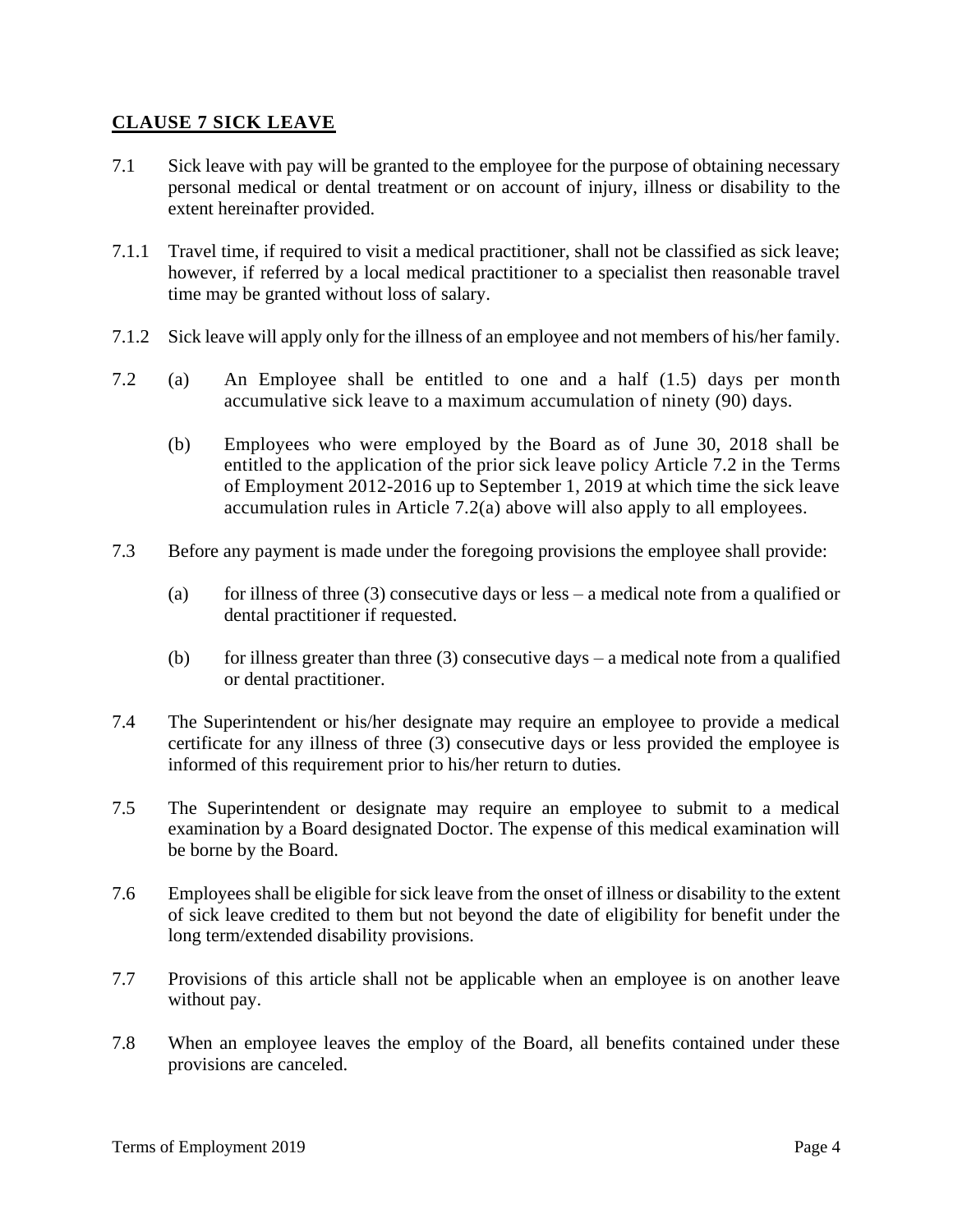## **CLAUSE 8 MATERNITY/PARENTAL/ADOPTION LEAVE**

- 8.1 Employees are entitled to maternity, parental, or adoption leave pursuant to the entitlement/requirements of the *Alberta Employment Standards Code.* If the employee has commenced their second year of employment, the cost of the employer portion of continued benefit coverage shall be at the employer's expense to a maximum of twentysix (26) weeks.
- 8.2 The Board shall operate a SEB (Supplemental Employment Benefit) Plan. This SEB Plan shall only apply and be paid during the "health related period" of the maternity leave pursuant to (b) below. The benefit level (salary) paid under the plan shall be 100% of the Employee's regular weekly earnings for their work calendar. In order to benefit from this plan, the employee must:
	- (a) have commenced their second year of continuous employment with this Board.
	- (b) provide a medical certificate in which the employee's medical provider identifies the time period (to a maximum of 90 calendar days) the employee will be off work due to a pregnancy related medical condition.

Clause 8.2 does not apply to adoption of a child.

## **CLAUSE 9 PATERNITY LEAVE**

9.1 Leave of absence without loss of salary shall be granted for paternal leave to a maximum of two (2) days within two weeks of childbirth or within the period of the date of birth and the time when both the mother and the child have left the hospital.

## **CLAUSE 10 LEAVE OF ABSENCE**

It should be understood that the leaves of absences outlined in this section do not in any way detract from any entitlement to leaves of absence in the Alberta *Employment Standards Code.*  To the extent there is overlap between the below leaves and those provided in the *Employment Standards Code*, the leave days permitted below shall also count towards the *Employment Standards Code* entitlements.

10.1 **Compassionate Leave**: The Superintendent or designate may, upon request and the presentation of a medical certificate or some other proof satisfactory to the Superintendent or designate, grant a temporary leave of absence with pay up to a total of four (4) days and allow for a maximum of two (2) days travel, where necessary, when such absence is necessitated for reasons of critical illness and/or death of a member of the employee's family. The word "family" shall be interpreted as meaning: husband, wife, son, daughter, brother, sister, parent, guardian, grandparents, great-grandparents, grandchild or other relative who is a member of the employee's household. This includes family members listed above with the term "in-law" and "step".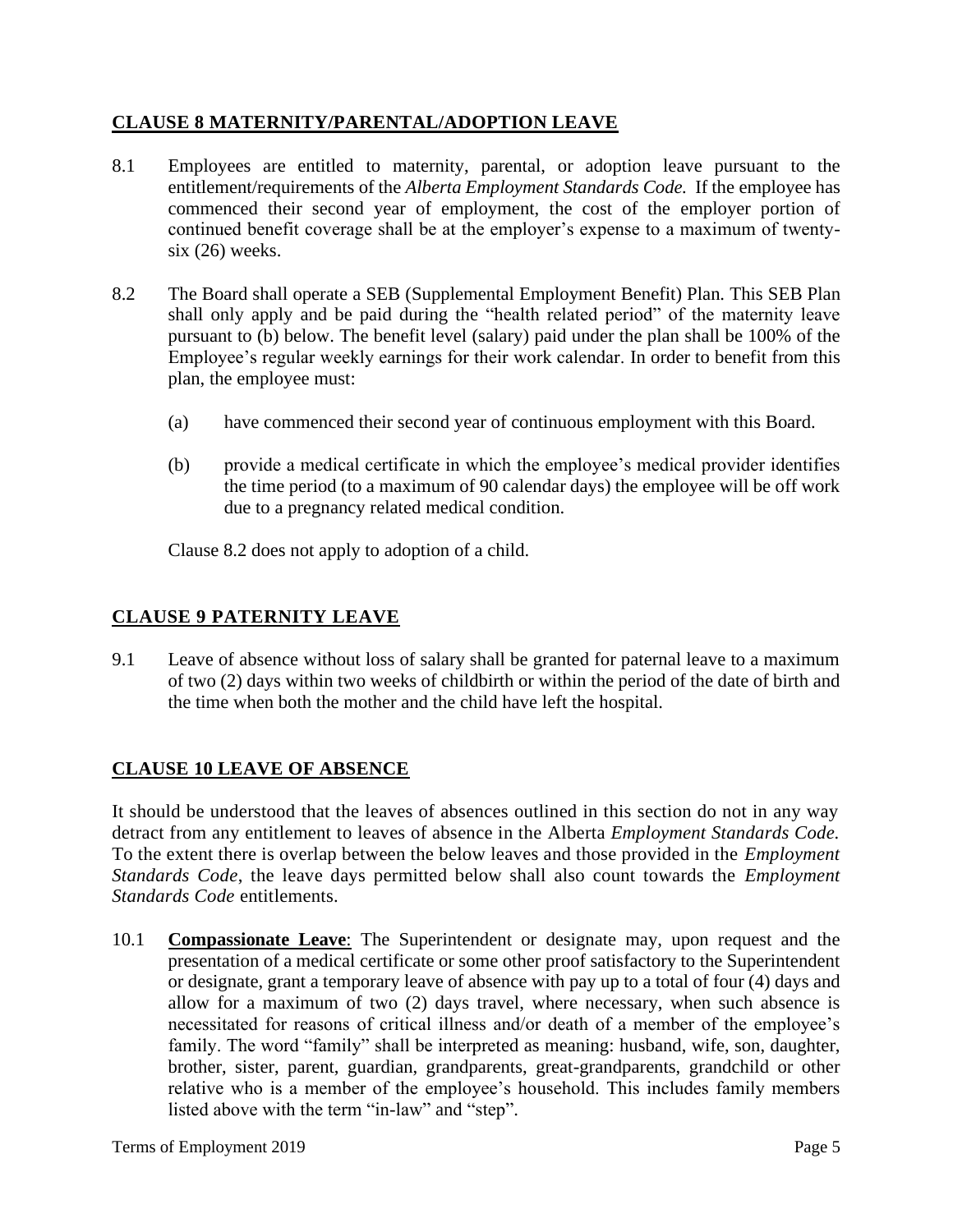The Superintendent or designate may grant additional compassionate leave with pay.

- 10.2 **Personal Leave**: Leave with pay for up to three (3) days per school year for personal reasons may be granted at the discretion of the immediate Supervisor, provided the educational program of the school or the operation of the Division is not disrupted and subject to the following:
	- (a) The intent of personal leave is not to extend the summer recess, Christmas or spring breaks.
	- (b) All requests are to be made in writing in advance to the immediate Supervisor.
	- (c) The immediate Supervisor will review each request to ensure that serious disruption of the instructional program or the operation of the Division does not occur.
- 10.3 **Family Medical Leave**: An employee is entitled to three (3) days with pay in each school year to attend to the medical needs of family members living in their household or a child or parent who is not a member of the employee's household.

On the first day, this leave shall be approved by the Principal/Supervisor; however, in the event of the  $2<sup>nd</sup>$  or more consecutive days, the leave will be approved by the Superintendent or designate.

The Superintendent or designate may request acceptable medical documentation from a qualified medical or dental practitioner. The Superintendent or designate will consider the following:

- a) Multiple family members using family medical leave at the same time;
- b) The use of multiple leave provisions consecutively and the impact on the student environment.
- 10.4 **Additional Leave**: Additional leave of absence may be granted by the Superintendent or designate, with or without pay and benefits for reasonable cause. Application for additional leave must be in writing.

## 10.5 **Upgrading Leave**:

- a) In order to qualify employees must have at least one (1) year of service with the Board.
- b) Request for leave must be presented to the Superintendent for approval not less than two (2) months prior to commencement of leave.
- c) The Superintendent may, at his/her discretion, grant Upgrading Leave however, such leave must be at no salary cost to the Board.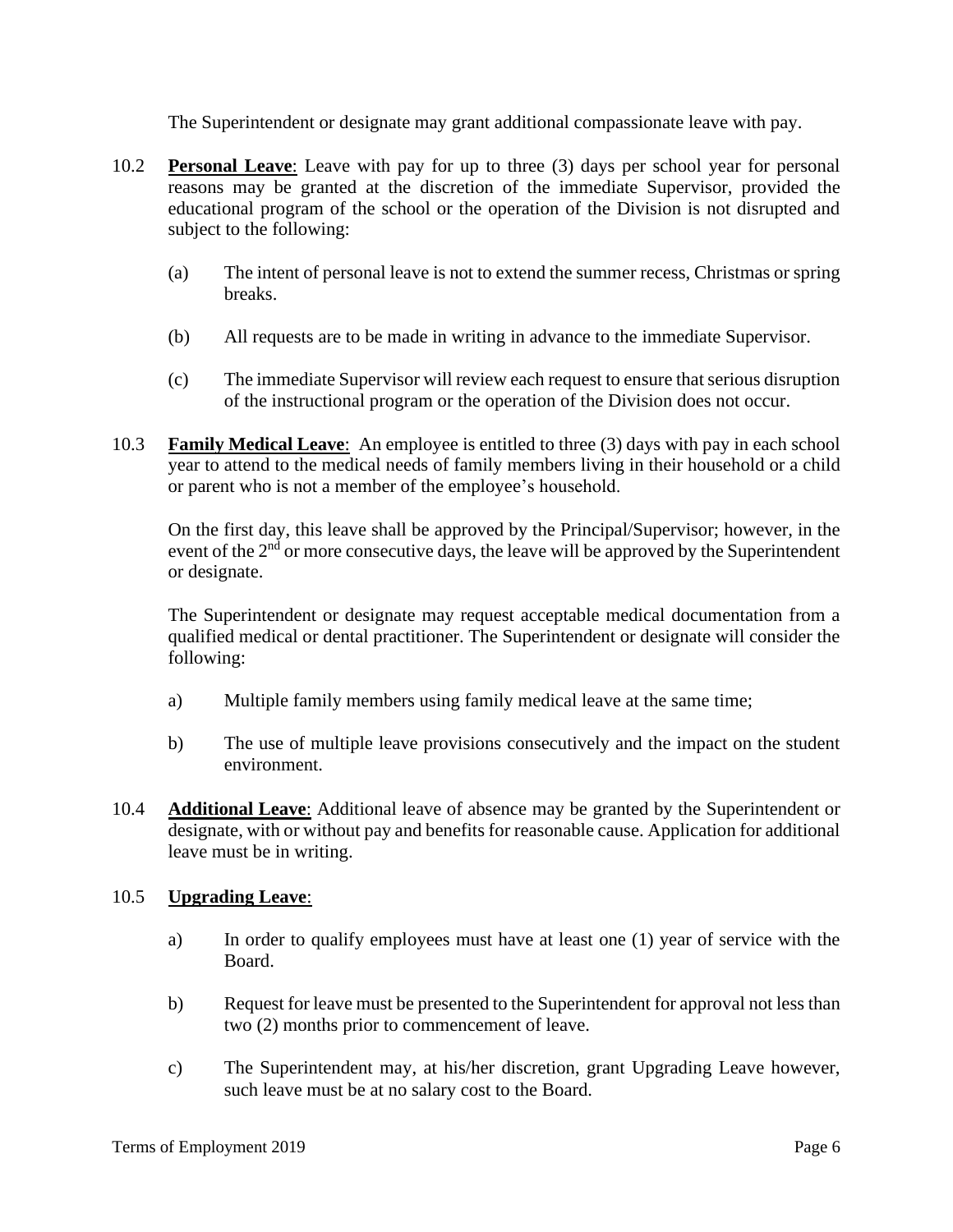- d) The employee granted Upgrading Leave shall be eligible for Board paid insurance benefits as per Clause 11.
- e) If the employee elects for Board paid insurance benefits, the employee agrees to a return of service agreement equal to the length of time in which benefits have been paid.
- 10.6 **Other Leaves of Absence**: A leave of absence is a written authorization for an employee to be absent from work without pay and without benefits for a definite period of time which has been approved in advance by the Superintendent or designate. The benefits which an employee shall not be eligible to accumulate or utilize are:
	- a) accumulation of vacation credits
	- b) accumulation of sick leave credits, or use of sick leave credits
	- c) use of paid leaves of absence
	- d) employer contributions toward group and health insurance plans.

All requests for leave of absence shall be made in writing and shall be made at least one (1) month prior to the beginning of the leave, except in situations of an unforeseen or emergent nature, in which case the employee's request shall be made as soon as he/she becomes aware of the situation which prompted the request for leave.

Any employee, who has been granted a leave of absence and fails to return or report on the date granted, shall be deemed to have terminated his/her employment.

Leaves of absence, other than maternity leave, for periods of greater than eight (8) weeks, the Board may find it necessary to fill the vacancy on a permanent basis. In this event, the employee, on an extended leave greater than eight (8) weeks, shall be offered the first position available in the classification held by the employee before granting of the leave.

10.7 **Extra Curricular Leave:** Employees shall be granted one (1) day off without salary deduction for participation in school related extra-curricular activities during the current school year, based on the following schedule and guidelines:

After completing 150 hours of extracurricular activities  $= 1$  full day For each complete 150 hours of extracurricular thereafter activities = 1 full day

Extracurricular hours are those which are earned outside of operational day/hours when the employee is responsible for students (in loco parentis).

#### Guidelines

- a) The employee must submit the extra-curricular log form to the principal five (5) days prior to the date of anticipated leave.
- b) The extra-curricular log form should state the activities and hours spent on extracurricular activities to date for the year.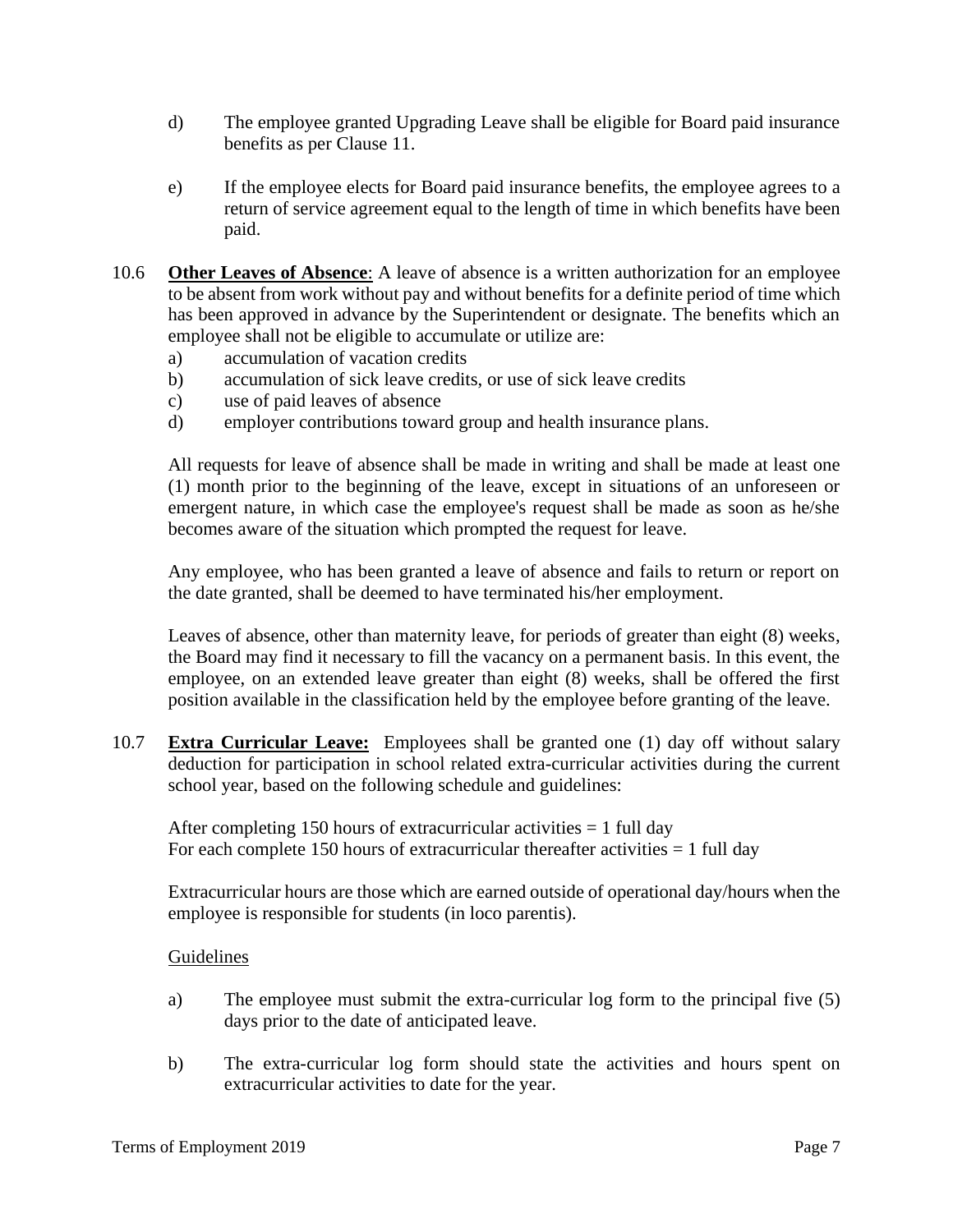- c) The extra-curricular log form will be approved by the principal to verify the information contained in the extra-curricular log form.
- d) Days earned, and approved by the Principal, shall be taken by the end of the school year or six (6) calendar months, whichever is later. No provision exists for the payment of time not taken.
- e) The employee and principal must ensure that serious disruption of the educational program does not occur.
- f) If there is a disagreement between the employee and the principal in the application of clause 10.7 the Superintendent or delegate shall make a binding decision.
- 10.8 **Jury Duty:** Leave of absence without loss of salary shall be granted for Jury Duty or any summons related thereto provided that the Jury stipend accumulated during paid absences (excluding allowances and/or expenses) are reimbursed to the Board.
- 10.9 **Leave Provisions**: In the event an employee's position is part-time or employment starts after the commencement of the year or employment ends prior to the end of the year, the amount of leave provisions will be pro-rated and pay may be deducted on the final paycheque. Leaves in this case will be accumulated to the nearest half day.

# **CLAUSE 11 BENEFITS**

- 11.1 When enrolment and other requirements for a group participation in various plans have been met, the Board will sponsor such plans to the portion agreed upon, and such sponsorship shall not exceed that which is authorized or accepted by the benefit agency.
- 11.2 Subject to the provisions of the Fort Vermilion School Division Employee Benefit Plan, all current and newly appointed employees, except casual employees and those identified in Clause 16.5 (a), shall be required to join the mandatory benefits (see Clause 11.4).
- 11.3 Notwithstanding Clause 11.2, it is understood that where there is a duplication of the benefits because the spouse of the employee has the same or similar plan to Fort Vermilion School Division Employee Benefit Plan, employees may opt out with the following exceptions: life insurance, accidental death and dismemberment, and long term/extended disability.
- 11.4 The Board shall contribute towards the costs of the various premiums as follows:
	- a) Alberta School Employee Benefit Plan, Extended Health Care Plan 1 100% of each full time employee's monthly premium.
	- b) Alberta School Employee Benefit Plan, Dental Care Plan 3 100% of each full time employee's monthly premium.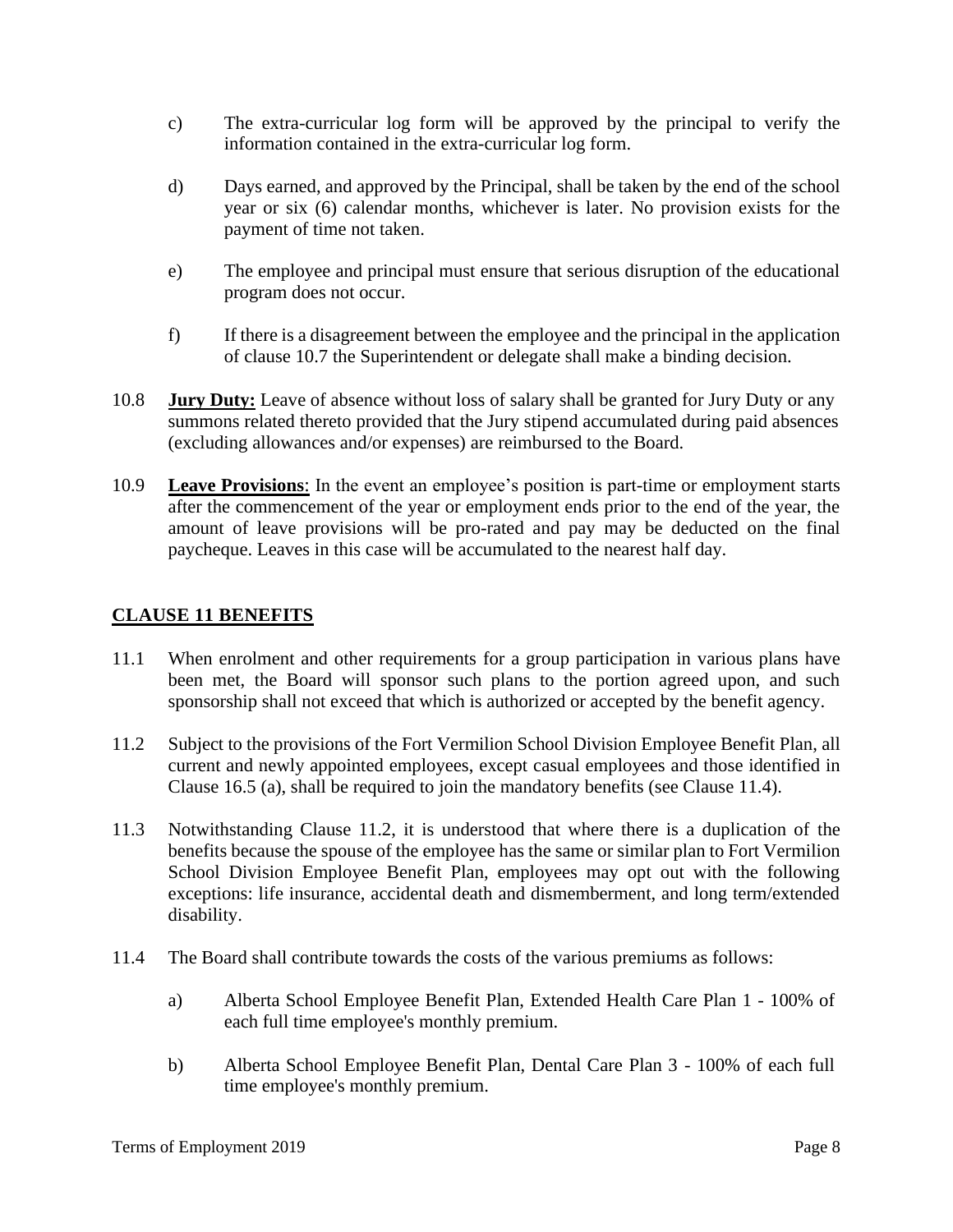- c) Alberta School Employee Benefit Plan, Vision Care Plan 3 100% of each full time employee's monthly premium.
- d) While an employee is receiving Long Term Disability benefits, the board will pay benefit premiums for Dental and Vision at the same level as the employee was receiving prior to receiving Long Term Disability benefits.
- 11.5 It is understood that an employee who becomes eligible for receipt of disability benefits as provided in the Fort Vermilion School Division Employee Benefit Plan will not be entitled to receive cumulative sick pay benefits.
- 11.6 The Board shall retain the employee's portion of the Canada Employment and Immigration Commission rebate. The premium shall be recognized as the employee's contribution towards benefits provided.
- 11.7 a) Employees who work less than full time, the Board shall pro-rate the level of its contribution to the benefit premiums.
	- b) Bus Drivers are considered full time employees for benefit purposes.
	- c) The Board will pay the July and August premiums for full time ten (10) month employees.
- 11.8 For ten (10) month employees who work less than full time, the Board shall deduct the employee's share of July and August benefit premiums pro-rated over the months worked.
- 11.9 If, for whatever reason, the part time/full time employee's position ends on or prior to the last day of school, all benefits shall terminate effective the last day of work. Any payments contributed by the employee towards July and August benefits will be refunded to the employee.
- 11.10 Other than the provisions stated in Clause 11.3, all current and newly appointed employees, except casual employees and those identified in Clause 16.5 (a) and Clause 11.9, shall be required to maintain benefits through July and August.

# **CLAUSE 12 HEALTH/WELLNESS SPENDING ACCOUNT**

12.1 Health Spending Account (HSA) – the Board shall implement a Health Spending Account (HSA) that adheres to Canada Revenue Agency (CRA) rules and is administered by Alberta School Employment Benefit Plan for the benefit of each eligible employee and the employee's spouse and dependents. The Board shall contribute seven hundred and twenty-five dollars (\$725.00) for each full time eligible employee. Employees who work less than full time, the Board shall pro-rate the level of its contribution. Such amount shall be provided in equal monthly installments. Any unused balance shall be carried forward to the extent permitted by CRA. Support staff leaving the employment of the Board for any reason will forfeit any remaining balance after the expiry of the established time to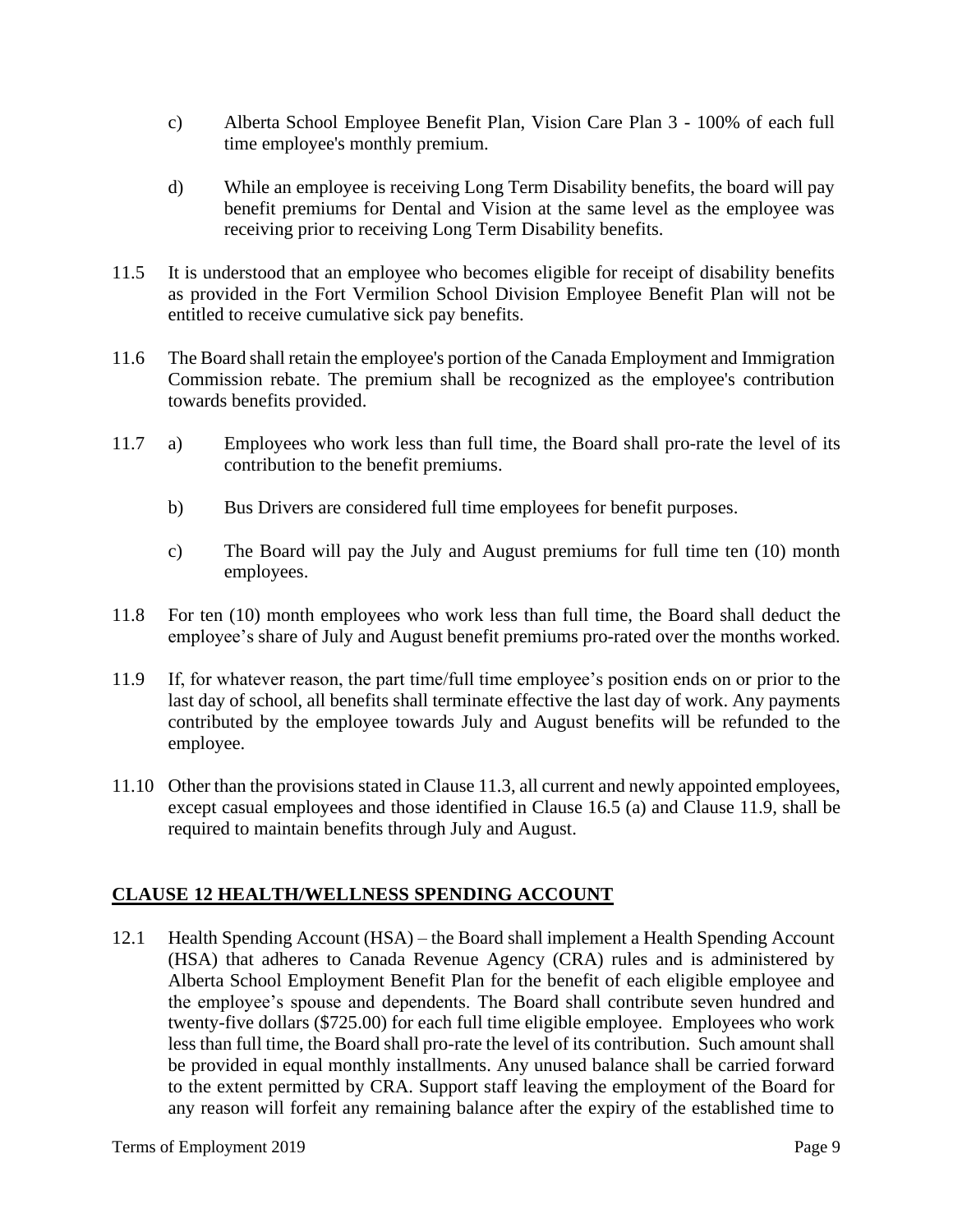submit expenses. An employee means any employee on a continuing, probationary or temporary contract.

12.2 Wellness Spending Account (WSA) – the employee may choose to allocate the full or partial contribution of seven hundred and twenty-five dollars (\$725.00) from the Health Spending Account into a Wellness Account. The money then becomes taxable (WSA) and adheres to Canada Revenue Agency (CRA) rules and is administered by Alberta School Employment Benefit Plan for the benefit of each eligible employee. This decision must be made annually based on communications from Alberta School Employment Benefit Plan.

## **CLAUSE 13 LOSS OF SALARY**

13.1 No employee shall receive a lesser step on the grid under this schedule than that to which he/she was entitled to under the previous schedule.

#### **CLAUSE 14 TRAVEL IN A PRESCRIBED AREA**

14.1 Deducted from grid salary will be a travel allowance as described in the Northern Living Allowance. The amount of six thousand dollars (\$6,000.00) per annum will be allocated to holiday travel and the amount of two thousand five hundred dollars (\$2,500.00) per annum will be allocated to medical travel. These funds will be remitted to staff on a monthly basis. Both allocations will be identified on the employee's T4 statement.

## **CLAUSE 15 EMPLOYER SPONSORED R.R.S.P.**

15.1 All eligible staff will have the option of contributing to an employer sponsored R.R.S.P. When an eligible employee contributes, the Board will match - dollar for dollar - the contributions of the employee to the maximum defined in the grid below.

| <b>Consecutive Service</b>                     | Percentage of Salary |
|------------------------------------------------|----------------------|
| 0 to end of 03 months (probationary period) 0% |                      |
| after 03 months                                | 2%                   |
| after 01 year                                  | 3%                   |
| after 04 years                                 | 4%                   |
| after 09 years                                 | 5%                   |
| after 14 years                                 | 6%                   |
| after 19 years                                 | 7%                   |

15.2 The employee must be contributing to their own or a spousal plan in order to receive Board contribution.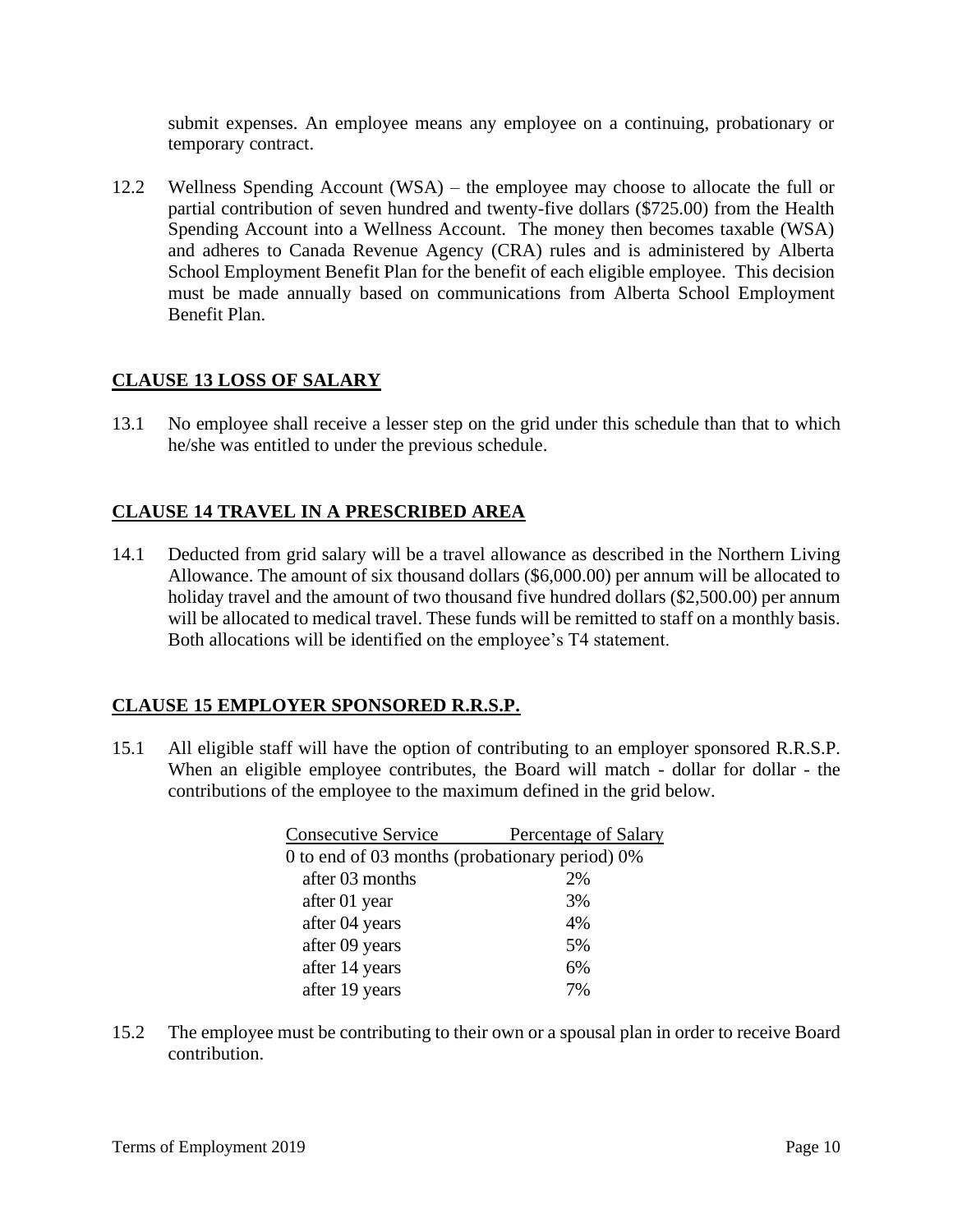- 15.3 "Salary" is defined as being actual monthly salary paid; i.e. if "leave without pay" is taken, the Board contribution will be reduced accordingly.
- 15.4 If an employee is on long term/extended disability benefits, no Board contribution will be given.
- 15.5 If the employee at any time makes a withdrawal of any of the Board's or the employee's matching portion of his/her R.R.S.P. the Board will not contribute until he/she reaches  $3^+$ years of service again from the date of the withdrawal. The Board shall reinstate contributions based on the employee's consecutive years of service upon recommencement of contributions.
- 15.6 At no time will Board contributions exceed the amount that the employee contributes per month.
- 15.7 The employee may decide to suspend contributions for a period of time and this would not impact on the percentage of salary contribution the Board was prepared to make in the event that the employee chooses to reinstate his/her contributions.
- 15.8 Those employees wishing to participate should contact the Payroll office.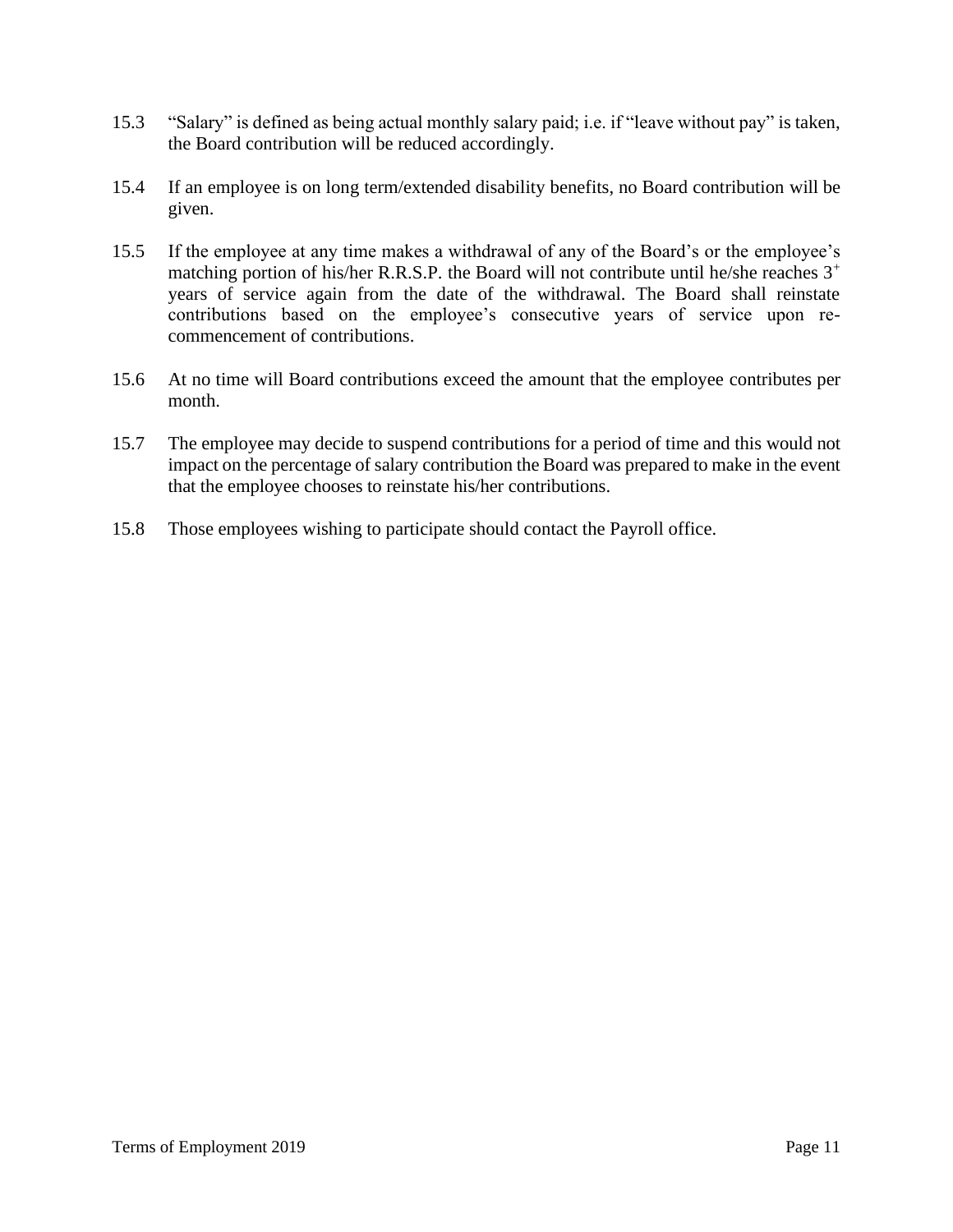# **Terms of Employment Unique to Support Staff**

#### **CLAUSE 16 SALARY APPLICABLE TO SUPPORT STAFF**

- 16.1 Placement on the salary grid shall be determined at the time of hiring by Central Office taking into consideration the following:
	- a) the employee's related full time equivalent experience.
	- b) no new employee shall be placed higher than STEP 4 on the grid except those new employees with directly comparable experience.
	- c) the employee's formal education/courses
	- d) Placement in pay groups A1 and B1 will occur for individuals who have up to and including grade 12 education.
	- e) Placement in pay groups A2 and B2 will occur if:
		- an individual has successfully completed a Post-Secondary Certificate or Diploma from a Canadian Accredited Institution that requires a minimum of thirty (30) credit hours OR
		- an individual has completed a minimum of thirty (30) credit hours towards a Bachelor's degree at a Canadian Accredited Institution OR
		- an individual has completed a Bachelor's degree at a Non-Canadian Institution
	- f) Placement in pay groups A3 and B3 will occur if:
		- an individual has successfully completed a Bachelors' degree from a Canadian Accredited Institution OR
		- an individual has successfully completed a College Diploma from a Canadian Accredited Institution that directly relates to their current position.
	- g) Post-secondary degrees/diplomas will not count toward placement in pay groups A2/A3 and B2/B3 unless they are from a Canadian Accredited Institution or documentation is presented indicating the Degree/Diploma is equivalent to a Canadian Degree/Diploma.
	- h) For post-secondary training to be considering for salary grid placement, an employee shall provide a copy of the transcript to be moved into a higher pay group. If the transcript is received within ninety (90) calendar days the salary adjustment will be retro-active to employment start date. If the certificate is received after ninety (90) calendar days the salary adjustment will be effective the first day of the month following submission of the transcript.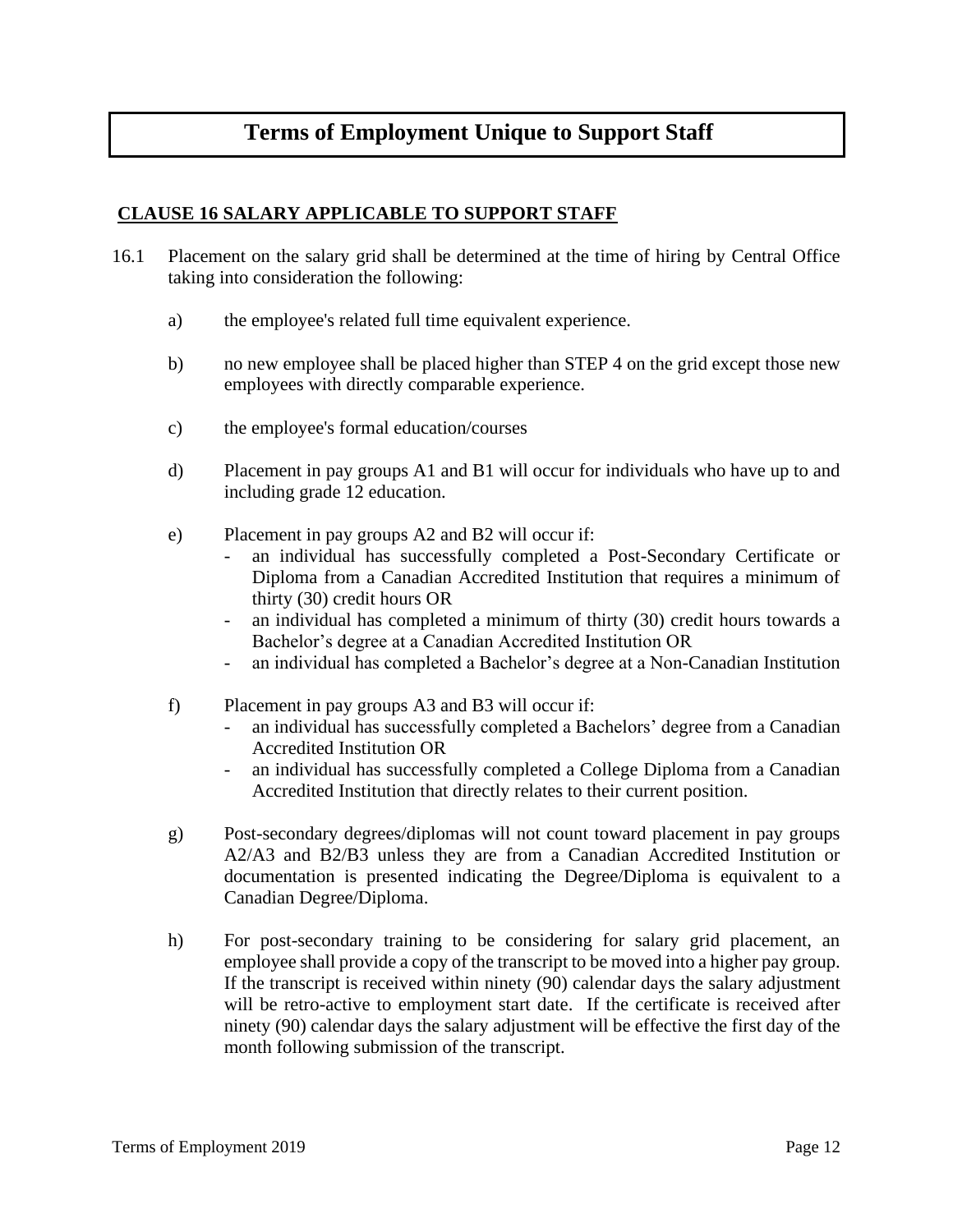- 16.2 Support staff who substitute for another employee in the same position will be paid according to their regular salary grid placement.
- 16.3 Support staff who substitute as a Classroom Supervisor for 3 or more hours during their regular hours of work will be paid an additional hour according to their regular salary grid placement.
- 16.4 For all support staff covered in the Terms of Employment, additional hours worked will comply with the Alberta *Employment Standards Code*.
- 16.5 a) Employees working less than twenty (20) hours per week are not entitled to benefits.
	- b) Employees working twenty (20) hours or more per week shall be eligible to receive all employee benefits as outlined in this schedule. This includes temporary employees working at least 20 hours per week for more than three months in the same position.
- 16.6 The classification and salary schedule for ten (10) month support staff shall be as follows:

| <b>Librarian and Educational</b> | Pay            |        |       |                                    |       |       |       |
|----------------------------------|----------------|--------|-------|------------------------------------|-------|-------|-------|
| <b>Assistants</b>                | Group          | Step 0 |       | Step 1 Step 2 Step 3 Step 4 Step 5 |       |       |       |
| Student Support I                | A1             | 20.54  | 21.58 | 22.68                              | 23.73 | 24.80 | 25.85 |
| <b>Student Support II</b>        | A2             | 22.68  |       | 23.72 24.81 25.87                  |       | 26.92 | 28.00 |
| <b>Student Support III</b>       | A <sub>3</sub> | 24.80  | 25.85 | 26.95                              | 27.98 | 29.06 | 30.14 |

|                    | Pay            |       |                   |                                           |       |       |       |
|--------------------|----------------|-------|-------------------|-------------------------------------------|-------|-------|-------|
| <b>Secretaries</b> | Group          |       |                   | Step 0 Step 1 Step 2 Step 3 Step 4 Step 5 |       |       |       |
| Secretary I        | B1             | 24.47 |                   | 25.36 26.25                               | 27.13 | 28.02 | 28.92 |
| Secretary II       | B2             |       | 26.25 27.13 28.02 |                                           | 28.90 | 29.82 | 30.69 |
| Secretary III      | B <sub>3</sub> | 28.02 | 28.90             | 29.79                                     | 30.67 | 31.59 | 32.46 |

| <b>Nutrition</b> | Pay            |       |                               |       |       |       |       |                                                         |       |
|------------------|----------------|-------|-------------------------------|-------|-------|-------|-------|---------------------------------------------------------|-------|
| <b>Program</b>   | Group          |       |                               |       |       |       |       | Step 0 Step 1 Step 2 Step 3 Step 4 Step 5 Step 6 Step 7 |       |
| Cooks Helper     | C1             |       | 15.00 15.38 15.76 16.15 16.56 |       |       |       | 16.97 | 17.40                                                   | 17.83 |
| Head Cook        | C <sub>2</sub> | 18.12 | 18.57                         | 19.04 | 19.51 | 20.00 | 20.50 | 21.01                                                   | 21.54 |

16.7 Continuation of the Nutrition Program will be determined on continued funding by Alberta Education. Kitchen Staff will be paid an additional one hundred fifty dollars (\$150.00) per annum for completion of each Alberta recognized food safety course up to a maximum of four courses.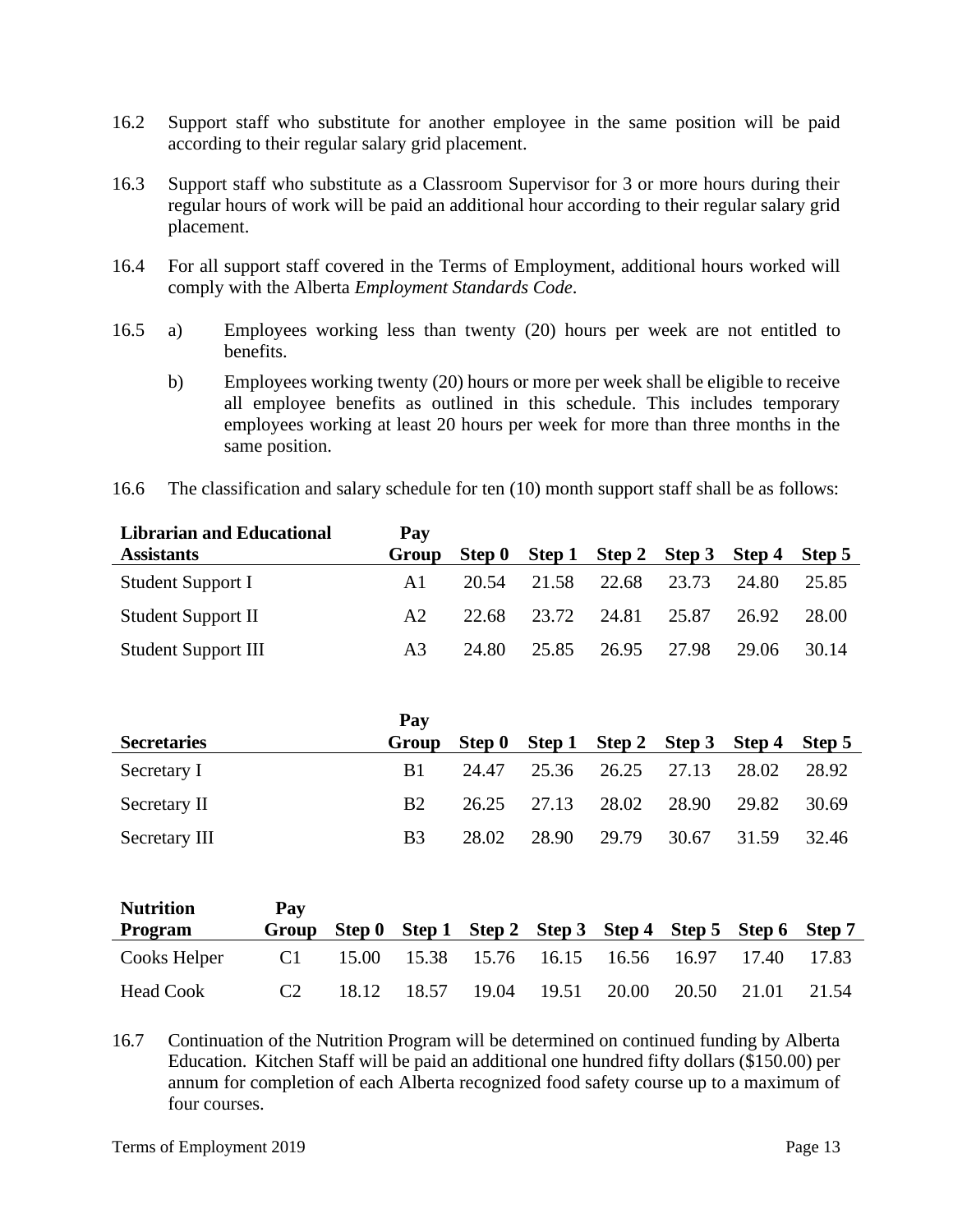16.8 The classification and salary schedule for twelve (12) month support staff shall be as follows:

|                               | Hours/ | Pay            |        |               |        |        |        |        |        |        |
|-------------------------------|--------|----------------|--------|---------------|--------|--------|--------|--------|--------|--------|
| <b>12 Month Job Class</b>     | week   | Group          |        | Step 0 Step 1 | Step 2 | Step 3 | Step 4 | Step 5 | Step 6 | Step 7 |
| Child's Circle Worker I       | 35     | G1             | 34,489 | 36,527        | 38,457 | 40,459 | 42,497 | 44,481 | 46.465 | 48,448 |
| Child's Circle Worker II      | 35     | G2             | 42,497 | 44,481        | 46,465 | 48,448 | 50,505 | 52,489 | 54,473 | 56,511 |
| Custodian                     | 40     | G <sub>5</sub> | 41,347 | 42,962        | 44,579 | 46,188 | 47,797 | 49,415 | 51,028 | 52,641 |
| Receptionist/Secretary I      | 35     | G8             | 38,112 | 39,718        | 41,334 | 42,953 | 44,564 | 46,177 | 47,789 | 49,405 |
| Receptionist/Secretary II     | 35     | G <sub>9</sub> | 41,347 | 42,962        | 44,579 | 46,188 | 47,797 | 49,415 | 51,028 | 52,641 |
| Financial/Operational Support | 35     | G <sub>9</sub> | 41,347 | 42,962        | 44,579 | 46,188 | 47,797 | 49,415 | 51,028 | 52,641 |
| Maintenance Person I          | 40     | G13            | 44,583 | 46,194        | 47,815 | 49,426 | 51,043 | 52,650 | 54,270 | 55,879 |
| Maintenance Person II         | 40     | G14            | 53,384 | 55,179        | 56,988 | 58,778 | 60,586 | 62,386 | 64,186 | 65,988 |
| Apprentice                    | 40     | G17            | 46.884 | 51,349        | 55,814 | 60,279 | N/A    | N/A    | N/A    | N/A    |
| Journeyperson/Foreman         | 40     | G18            | 75,064 | 76,870        | 78,667 | 80,471 | 82,269 | 84,066 | 85,870 | 87,669 |

Child's Circle Worker I, Custodian, Receptionist/Secretary I, Financial/Operational Support, and Maintenance Person I: to be placed in this group the employee must have up to and including grade 12 education.

Child's Circle Worker II, Receptionist/Secretary II, and Maintenance Person II: to be placed in this group the employee must have grade 12 plus a minimum of one year related education (minimum of thirty (30) credit hours) or job related certificate from an accredited university/college.

Apprentice: To move from one step to the next, the apprentice must provide proof, from Alberta Apprenticeship and Industry Training, of successful completion of the appropriate apprenticeship period. After successful completion of the apprentice program, the employee shall provide a copy of the journeyperson certificate to be moved to Step 0 of the Journeyperson pay group. If the certificate is received within ninety (90) calendar days the salary adjustment to the Journeyperson pay group will be retro-active to the certificate issue date. If the certificate is received after ninety (90) calendar days the salary adjustment will be effective the first day of the month following submission of the certificate.

Journeyperson: To be placed in this group the employee must provide proof of license appropriate to position.

**NOTE:** To determine hourly rate for:

7 hour - 12 month employees - Divide annual salary by 1820 (annual hours) 8 hour - 12 month employees - Divide annual salary by 2080 (annual hours)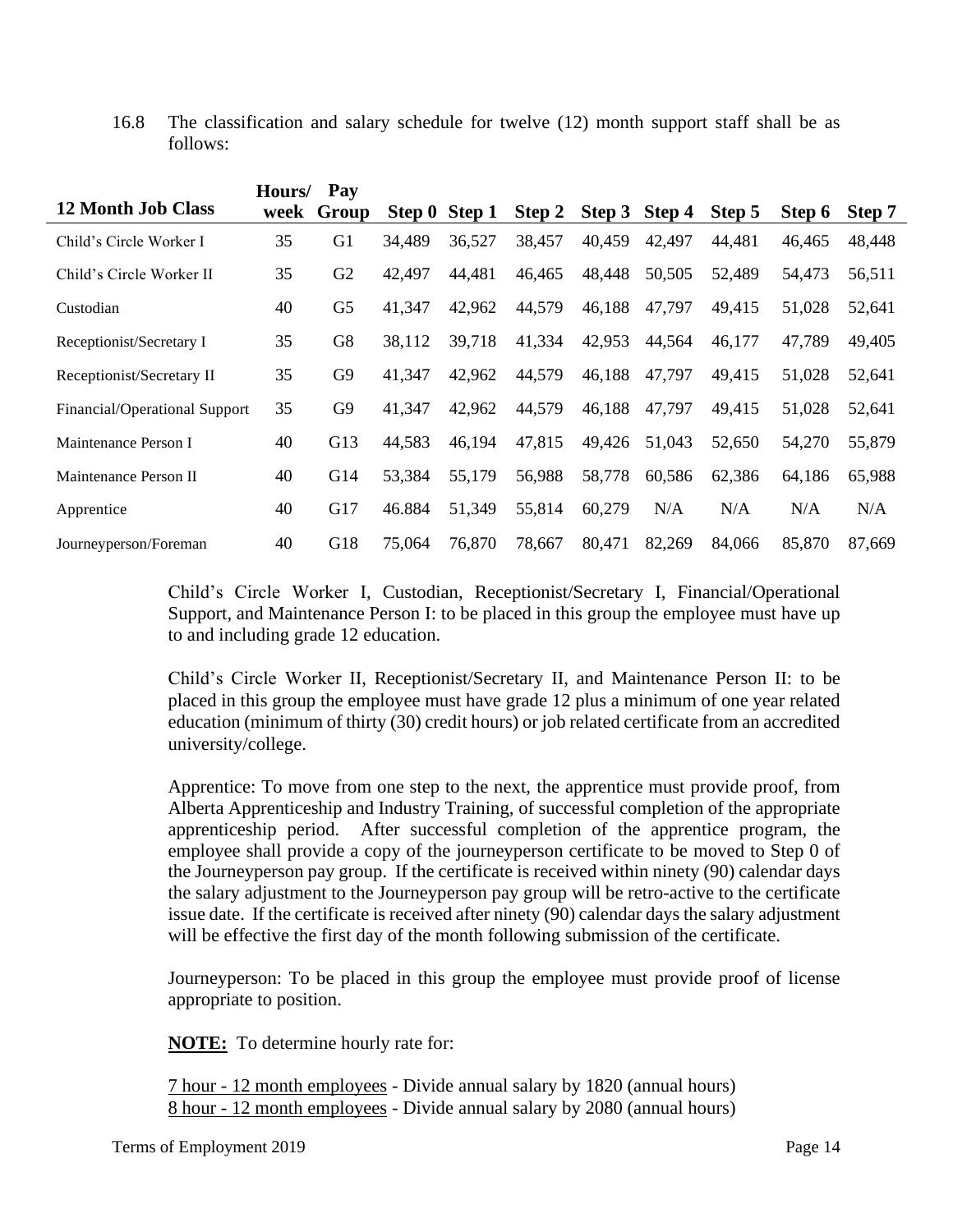|                                                                                                                                                                                    | Pay                                 |                                       |
|------------------------------------------------------------------------------------------------------------------------------------------------------------------------------------|-------------------------------------|---------------------------------------|
| <b>Casuals</b>                                                                                                                                                                     | Group                               | Pay Rate                              |
| Non-substitute, temporary employees, whose wages are<br>being subsidized under Summer Temporary Employment,<br>and Registered Apprenticeship Program (RAP), or similar<br>programs | J1                                  | $15.00 - 21.43/hour$                  |
| Nutrition Program casual employees will be paid at Step 0<br>in the applicable Pay Group                                                                                           | C <sub>1</sub> or<br>C <sub>2</sub> | $$15.00/h$ our or<br>\$18.12/hour     |
| Classroom Supervisors (uncertified teacher substitutes)<br>- based on a 7-hour day                                                                                                 | J3                                  | \$70.00/half day<br>\$140.00/full day |
| Other casual employees                                                                                                                                                             | J2                                  | 19.88/hour                            |

# **CLAUSE 17 ADDITIONAL ALLOWANCES - SUPPORT STAFF**

- 17.1 No additional allowances will be paid for such things as clothing allowances and supervising allowances as they have been taken into consideration and reflected in the grid for each category.
- 17.2 Head Custodians shall be paid an additional allowance of \$0.89 per square meter per annum for supervision of custodial staff.
- 17.3 Head Custodians/Sole Custodian shall be paid a travel allowance of eight hundred dollars (\$800.00) per year for the first assigned school and five hundred dollars (\$500.00) per year for each additional assigned school.
- 17.4 Duties included under the additional allowance and travel allowance paid to Head Custodians/Sole Custodian will include ensuring the daily checking of assigned facilities to confirm the proper operation of all HVAC systems and verification of the security of the facilities.
- 17.5 Child's Circle Workers who use their own vehicles for job-related duties shall be paid a travel allowance of one hundred dollars (\$100.00) per month. Any travel beyond the above allowance will be paid through the Fort Vermilion School Division travel expense claim.
- 17.6 Child's Circle Supervisor will be paid an annual allowance of five thousand dollars (\$5,000.00) for the supervisory role. The Child's Circle Supervisor with a job related degree/diploma will be paid an additional annual allowance of one thousand dollars (\$1,000.00).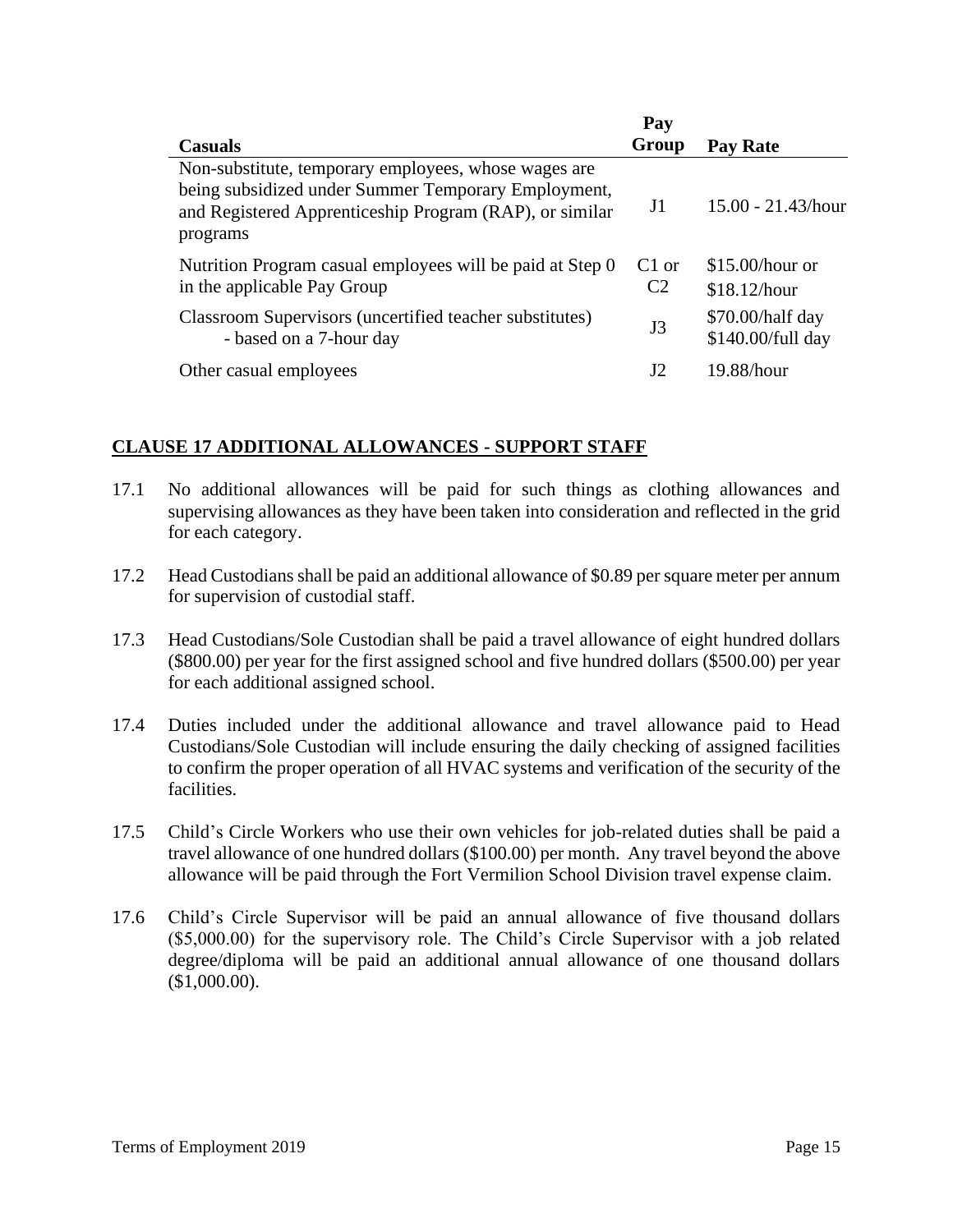#### **CLAUSE 18 VACATIONS - SUPPORT STAFF**

- 18.1 All regular twelve (12) month employees are entitled to accrue annual vacation as outlined below:
	- 0 to 7 Consecutive Years: 1.25 days per month or three (3) weeks per year worked.
	- After 7 Consecutive Years: 1.67 days per month or four (4) weeks per year worked.
	- After 15 Consecutive Years: 2.08 days per month or five (5) weeks per year worked.

After 22 Consecutive Years: 2.5 days per month or six (6) weeks per year worked.

- 18.2 Annual vacation for twelve (12) month employees shall be taken at a time mutually agreed upon or as directed by the immediate Supervisor. The immediate Supervisor must ensure that serious disruption of the instructional program or the operation of the Division does not occur.
- 18.3 a) Annual vacation shall be taken each school year for the total number of days earned except if approval to accumulate vacation is granted as per clause 18.3 (b).
	- b) An employee, with prior approval from the Superintendent or his designate, may carry forward not more than one-third (1/3) of his/her total annual vacation to the next school year.
	- c) After Clause 18.3 (b) has been applied, an employee, with prior approval from the Superintendent or his designate, will be paid out for unused annual vacation time, understanding that such a payout would only be in a rare scenario and approved by the Superintendent and that the standard default system requires employees to use all of their vacation annually.
- 18.4 All ten (10) month support staff will be paid their vacation pay on each pay cheque. The amount of vacation pay is based on the following grid:

| Consecutive             |                      |
|-------------------------|----------------------|
| <b>Years of Service</b> | Percentage of Salary |
| $0 \text{ to } 07$      | 6%                   |
| after 07                | 8%                   |
| after 15                | 10%                  |
| after 22                | 12%                  |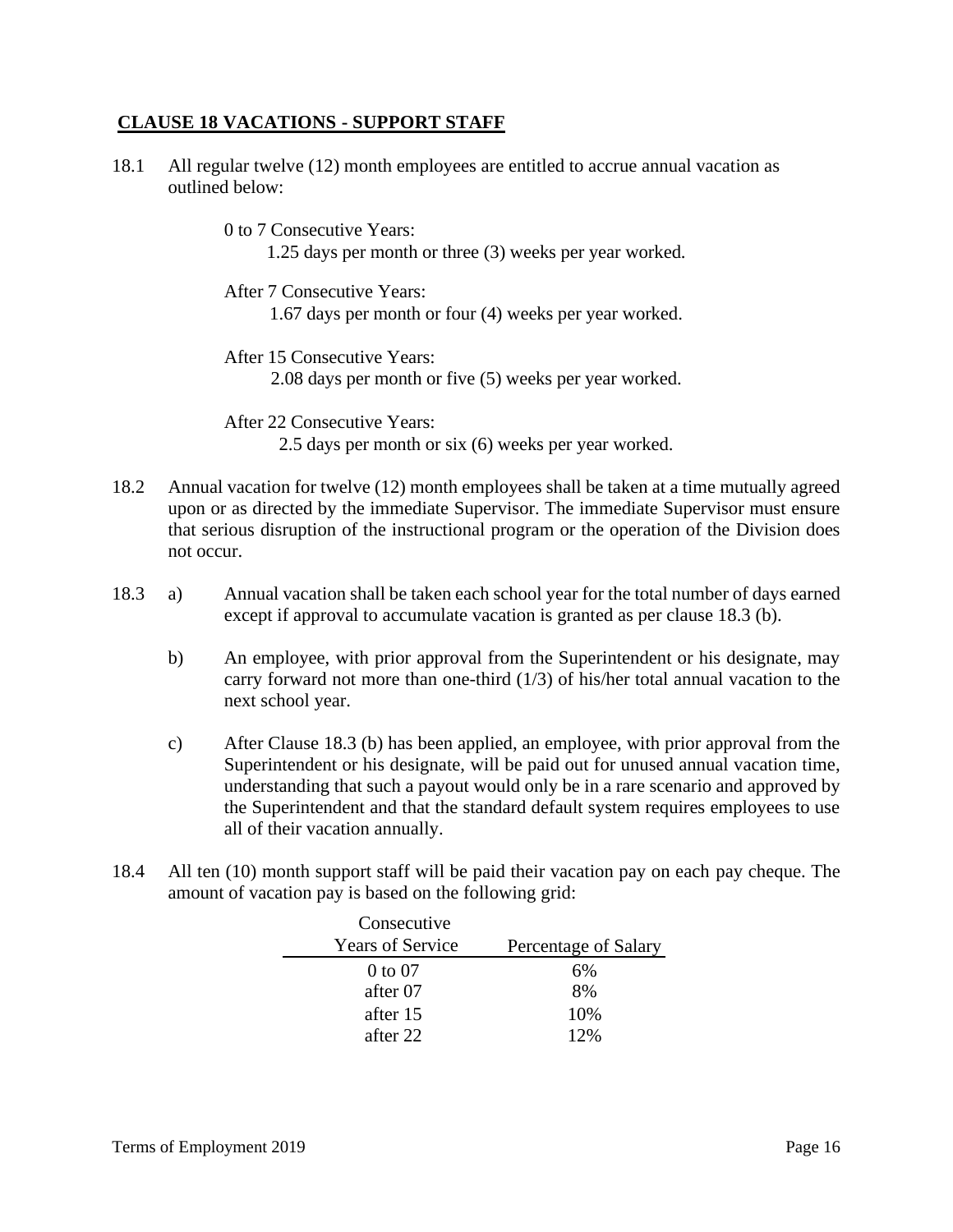#### **CLAUSE 19 HOLIDAYS - SUPPORT STAFF**

- 19.1 All twelve (12) month employees are entitled to the following paid holidays as designated by the Alberta *Employment Standards Code*: New Year's Day, Family Day, Good Friday, Victoria Day, Canada Day, Labour Day, Thanksgiving Day, Remembrance Day and Christmas Day.
- 19.2 All twelve (12) month employees are entitled to the following Civic Holiday: Alberta Heritage Day (first Monday in August).
- 19.3 All twelve (12) month employees are entitled to the following holidays: Easter Monday, Boxing Day and one additional day at Christmas, and any other day duly proclaimed as a National, Provincial or Civic holiday. The additional day at Christmas shall be granted to give five (5) consecutive days off, including the weekend, as follows: on December  $24<sup>th</sup>$ when Christmas Day falls on a Tuesday, Thursday, Friday or Saturday; on December 27<sup>th</sup> when Christmas Day falls on a Monday or a Wednesday; or on December  $28<sup>th</sup>$  when Christmas Day falls on a Sunday.
- 19.4 Ten (10) month employees shall only be paid for those paid holidays for which they are eligible under the Alberta *Employment Standards Code* or days which are specifically authorized as holidays by the Board.

#### **CLAUSE 20 CASUAL LABOUR - SUPPORT STAFF**

- 20.1 None of the benefits listed in the schedule apply to casual labour and those employees described in Pay Group J1 except as outlined in Clause 20.2 below.
- 20.2 Payment for vacation pay for casual employees, and those employees described in Pay Group J2, shall be as per the Alberta *Employment Standards Code*.
- 20.3 The specific hours worked by casual employees per day shall be assigned by the immediate Supervisor and governed by the provisions of the Alberta *Employment Standards Code*.
- 20.4 An employee hired to do casual labor will be paid in accordance with Pay Group J2.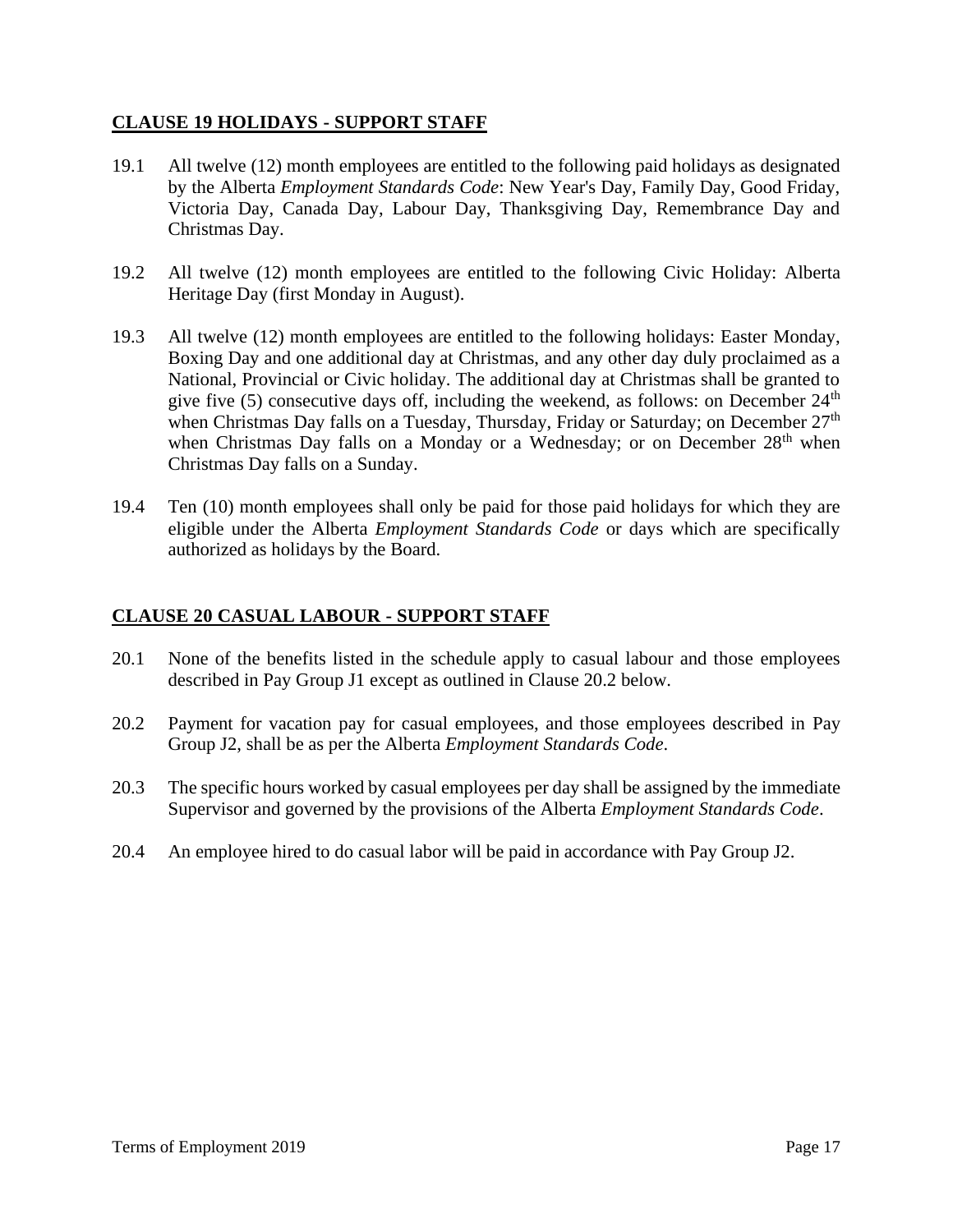# **Terms of Employment Unique to Bus Drivers**

#### **CLAUSE 21 SALARY APPLICABLE TO BUS DRIVERS ONLY**

21.1 The classification and salary schedule for Bus Drivers shall be as follows:

| km of       | Pay          |        |        |        |        |        |        |        |        |
|-------------|--------------|--------|--------|--------|--------|--------|--------|--------|--------|
| Route       | Group        | Step 0 | Step 1 | Step 2 | Step 3 | Step 4 | Step 5 | Step 6 | Step 7 |
| $0 - 25$    | <b>BD25</b>  | 12,960 | 13,303 | 13,645 | 13,988 | 14,330 | 14,673 | 15,016 | 15,358 |
| 26-49       | <b>BD49</b>  | 14,002 | 14.344 | 14,687 | 15,030 | 15,372 | 15,715 | 16,057 | 16,400 |
| 50-74       | <b>BD74</b>  | 15,087 | 15,429 | 15,772 | 16,114 | 16,457 | 16,800 | 17,142 | 17,485 |
| 75-99       | <b>BD99</b>  | 16.173 | 16,515 | 16,858 | 17,200 | 17,543 | 17,885 | 18,228 | 18,570 |
| 100-124     | <b>BD124</b> | 17.257 | 17.600 | 17,943 | 18,285 | 18,628 | 18,970 | 19,313 | 19,655 |
| 125-149     | <b>BD149</b> | 18,342 | 18,685 | 19,027 | 19,370 | 19,713 | 20,055 | 20,398 | 20,740 |
| 150-174     | <b>BD174</b> | 19,428 | 19.771 | 20,113 | 20,456 | 20,798 | 21,141 | 21,483 | 21,826 |
| 175-199     | <b>BD199</b> | 20,513 | 20,855 | 21,198 | 21,541 | 21,883 | 22,226 | 22,568 | 22,911 |
| $200 - 299$ | <b>BD299</b> | 24,853 | 25,196 | 25,538 | 25,881 | 26,224 | 26,566 | 26,909 | 27,251 |
| $300 +$     | <b>BD300</b> | 28,153 | 28,496 | 28,838 | 29,181 | 29,523 | 29,866 | 30,208 | 30,551 |

- 21.2 a) Placement on the salary schedule will be determined by the total kilometres driven during both a driver's regular route and their noon ECS route, if applicable. Movement from one Pay Group to another during the school year will be effective the first of the month following the change.
	- b) Placement on the salary schedule will be determined by the number of years of experience calculated on the first day of each school year. Movement from one Step to another will occur on the first of the month closest to the employment anniversary date.
- 21.3 Ten (10) full months of service shall constitute one (1) year of experience.
- 21.4 Bus drivers will be paid their vacation pay on each pay cheque. The amount of vacation pay is based on the following grid:

| Consecutive             |                      |
|-------------------------|----------------------|
| <b>Years of Service</b> | Percentage of Salary |
| $0$ to $07$             | 6%                   |
| after 07                | 8%                   |
| after 15                | 10%                  |
| after 22                | 12%                  |

21.5 Other than cold weather days and/or approved leaves, bus drivers will lose one (1) day's salary for each instructional day they do not drive.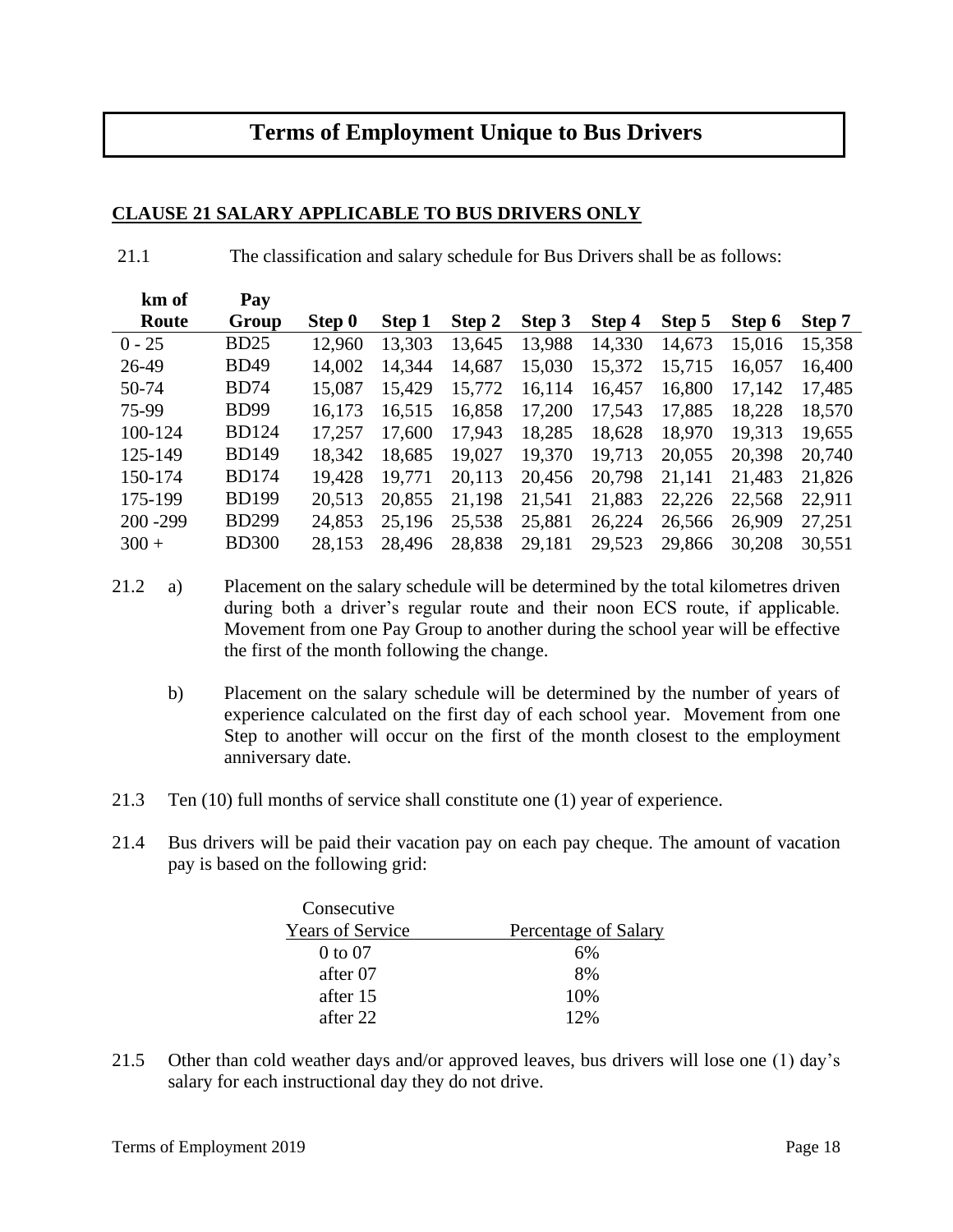21.6 Regular bus drivers shall only be paid for those paid holidays for which they are eligible under the Alberta *Employment Standards Code* or days which are specifically authorized as holidays by the Board.

#### **CLAUSE 22 COMPENSATION FOR SPECIAL TRIPS - BUS DRIVERS**

- 22.1 For all special trips not otherwise covered in this schedule, drivers shall be paid according to the following:
	- (a) Driving and/or non-driving time up to a maximum of thirteen (13) hours driving and two (2) hours non-driving time per day, as per the National Safety Code is \$22.44.
	- (b) Where overnight stays are required subsistence will be paid in accordance with Division Policy.
- 22.2 Each driver shall, for each special trip, log the time and mileage involved on the prescribed form and forward it to the Transportation Manager, or his designate, after the Supervising Teacher has signed it.
- 22.3 During waiting time, drivers may be required to assist in the supervision of students where applicable. It is understood that drivers are entitled to a night's rest period following a full day of driving.
- 22.4 Drivers of buses for special trips shall, when possible, be given at least five (5) full working days' notice of the extra trip involved.
- 22.5 It is the intent that a qualified driver will be used for all extra curricular trips. Extra curricular trips that require a regular driver are to be taken in turn by the regular drivers commencing with the driver of the lowest numbered route at each school or groups of schools. If the driver cannot make the trip, it shall be the Transportation Manager's responsibility to assign the next regular driver to the trip.
- 22.6 When a driver is on a special trip exceeding six (6) hours he/she is not entitled to the regular grid salary.
- 22.7 Claims for payment for special trips shall be made pursuant to the Board's regular payroll system.

#### **CLAUSE 23 OTHER COMPENSATION - BUS DRIVERS**

23.1 Drivers of buses transporting students to CTS classes during the school day, shall be paid \$67.32 per trip.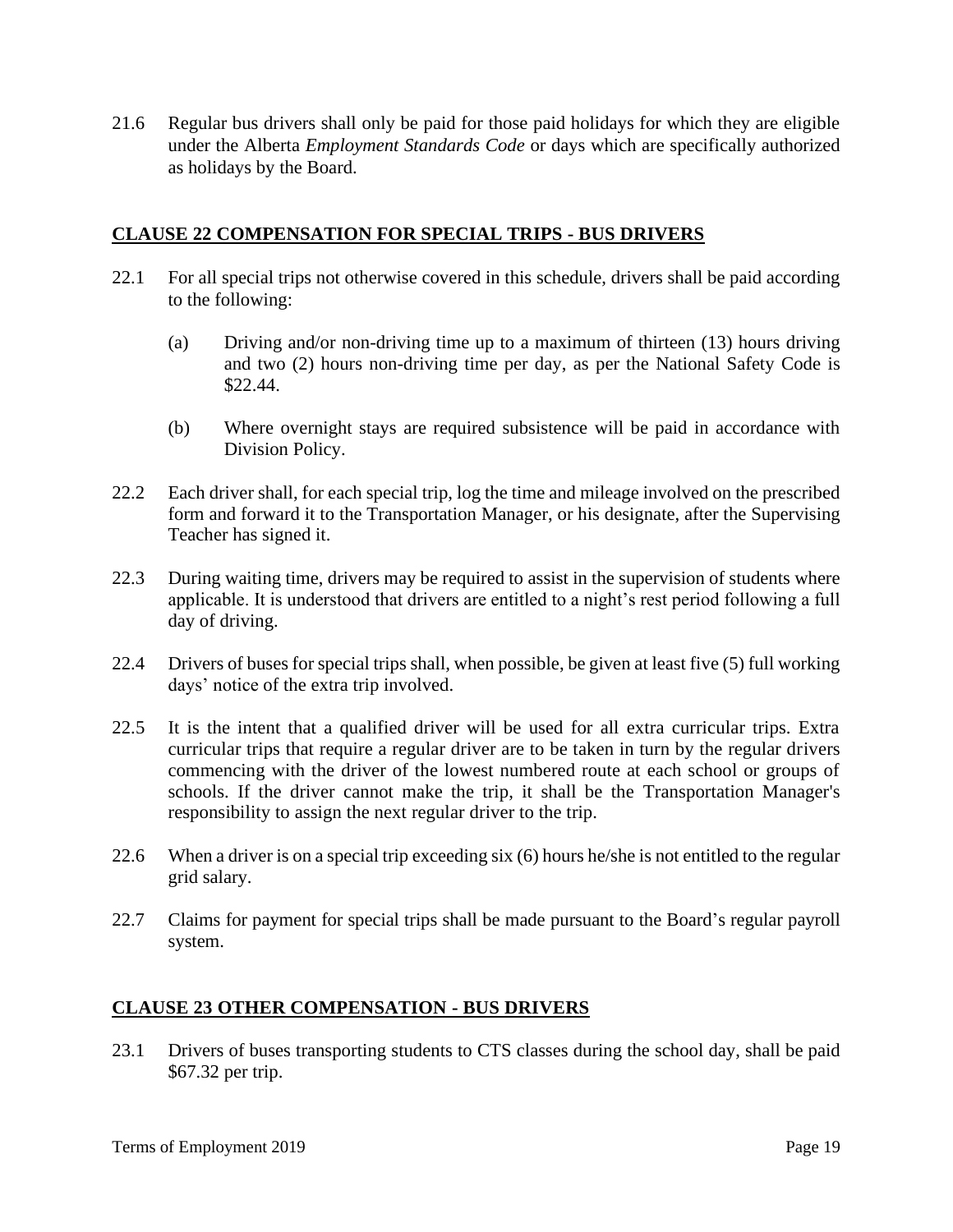- 23.2 Drivers are entitled to claim payment of \$22.44 per hour for service trips to the Divisional bus garage and for time spent at Superintendent or designate approved upgrading courses/seminars.
- 23.3 The Transportation Manager, upon prior approval, may authorize the reimbursement of costs for successful road tests for new drivers.
- 23.4 Drivers required to report for work for "Non-Scheduled" trips on the authorization of the Transportation Manager, shall be paid a minimum of two (2) hours.
- 23.5 Drivers assigned a wheelchair bus will be paid four thousand and five hundred dollars (\$4,500) per annum as long as a wheelchair student is assigned to that bus route paid at 1/10 per pay cheque.
- 23.6 Drivers assigned a noon ECS Route will be paid an annual allowance of six thousand three hundred and twenty-five dollars (\$6,325.00) paid at 1/10 per pay cheque.

## **CLAUSE 24 ADDITIONAL PAYMENTS FOR REGULAR BUS DRIVERS**

- 24.1 Regular drivers shall receive three hundred dollars (\$300.00) per annum for plugging in their buses during the winter months or as required. Payment shall be made once per year at the end of March.
- 24.2 The Board, upon presentation of the applicable bill, will pay the cost of a successful medical for all bus drivers as required, i.e. every five (5) years for those under forty-five (45) years of age and every two (2) years for those over forty-five (45) years of age.

## **CLAUSE 25 SUBSTITUTE OR TEMPORARY DRIVER PAY**

- 25.1 Substitute or temporary drivers shall be paid a daily rate of Step 0 and pay group for the applicable route for each day that they drive.
- 25.2 It is the responsibility of the regular bus driver to notify the Transportation Manager or designate WHEN AND WHY a substitute driver is utilized.

## **CLAUSE 26 TRANSPORTATION TO ANNUAL MEETINGS**

26.1 Up to three (3) buses shall be made available for transportation of bus drivers to attend their annual meeting which is to be held within the Fort Vermilion School Division boundaries.